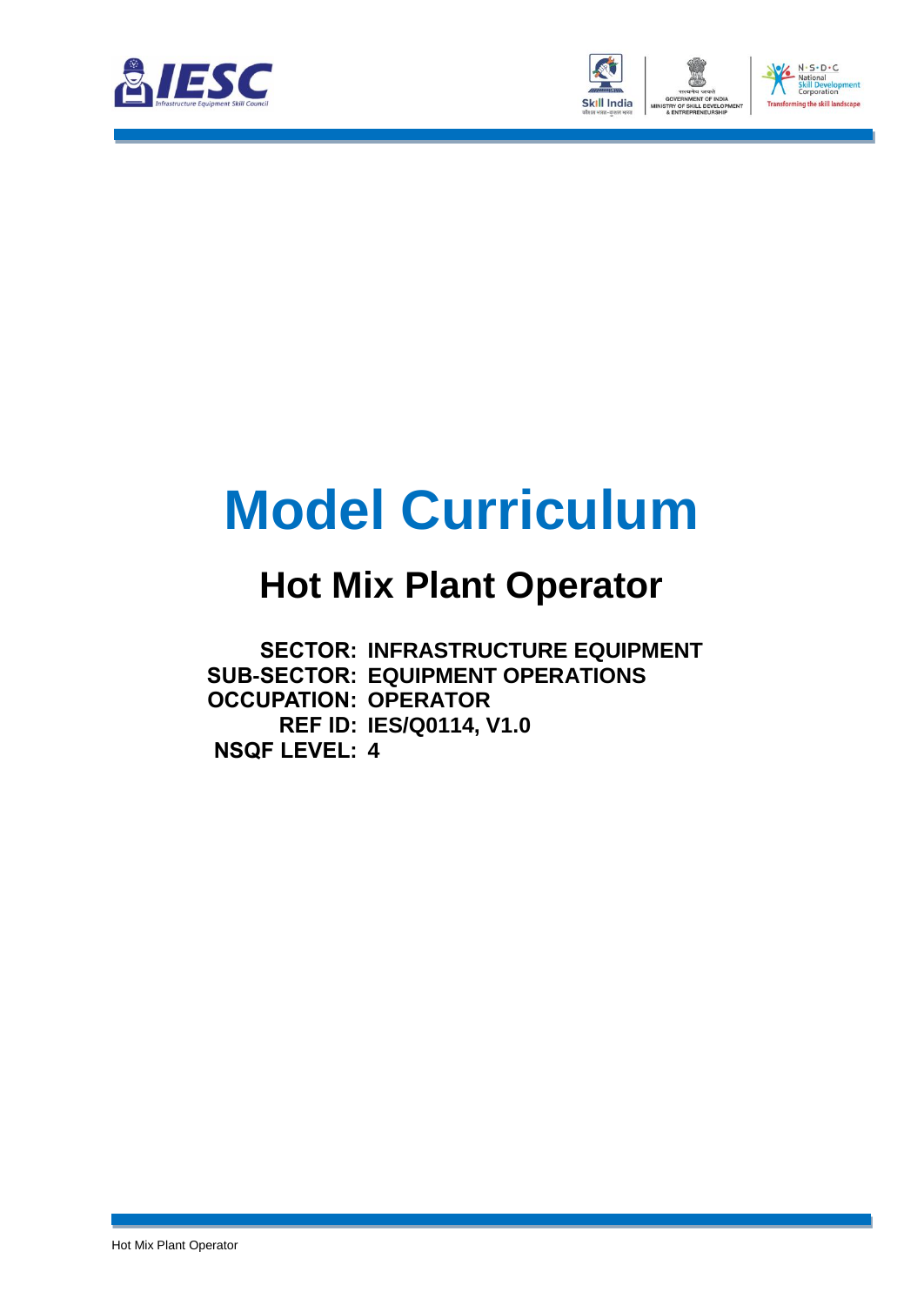



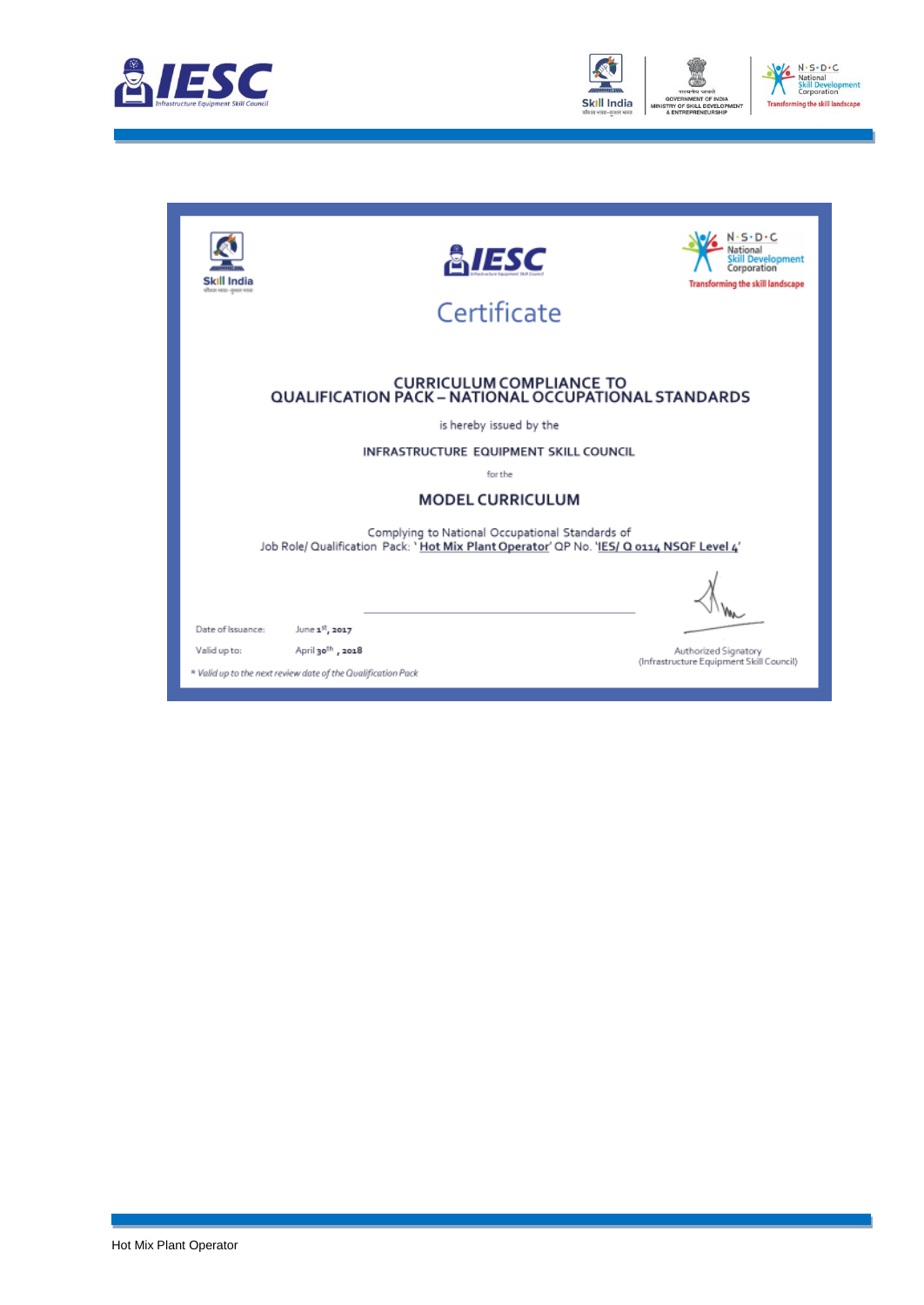



### **TABLE OF CONTENTS**

<span id="page-2-2"></span><span id="page-2-1"></span><span id="page-2-0"></span>

| 1. Curriculum                    | 01 |
|----------------------------------|----|
| 2. Trainer Prerequisites         | 09 |
| 3. Annexure: Assessment Criteria | 10 |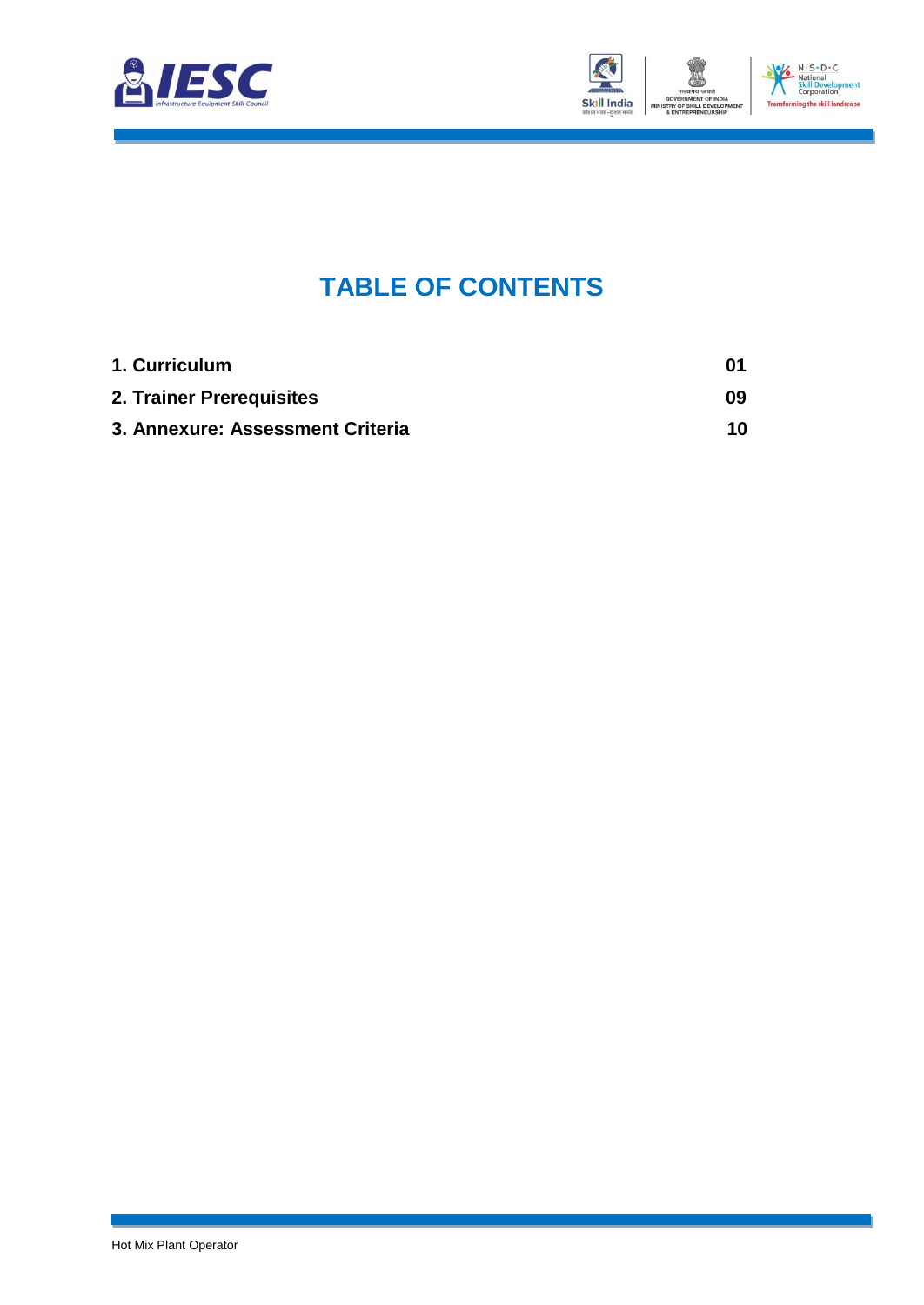



# <span id="page-3-0"></span>**[Hot Mix Plant Operator](#page-2-0)**

#### **CURRICULUM / SYLLABUS**

This program is aimed at training candidates for the job of a "Hot Mix Plant Operator", in the "Infrastructure Equipment" Sector/Industry and aims at building the following key competencies amongst the learner

| <b>Program Name</b>                              | <b>Hot Mix Plant Operator</b>                                                                                                                                       |                                                                                                                                                                                                                                                                                                                                                                                                                                                                                                                                                                                                                                                                                                                                                                                                                                                                                                                                             |              |
|--------------------------------------------------|---------------------------------------------------------------------------------------------------------------------------------------------------------------------|---------------------------------------------------------------------------------------------------------------------------------------------------------------------------------------------------------------------------------------------------------------------------------------------------------------------------------------------------------------------------------------------------------------------------------------------------------------------------------------------------------------------------------------------------------------------------------------------------------------------------------------------------------------------------------------------------------------------------------------------------------------------------------------------------------------------------------------------------------------------------------------------------------------------------------------------|--------------|
| <b>Qualification Pack Name</b><br>& Reference ID | IES/Q0114                                                                                                                                                           |                                                                                                                                                                                                                                                                                                                                                                                                                                                                                                                                                                                                                                                                                                                                                                                                                                                                                                                                             |              |
| <b>Version No.</b>                               | 1.0                                                                                                                                                                 | <b>Version Update Date</b>                                                                                                                                                                                                                                                                                                                                                                                                                                                                                                                                                                                                                                                                                                                                                                                                                                                                                                                  | 01 June 2017 |
| <b>Pre-requisites to</b><br><b>Training</b>      | Preferably Class 8th Standard<br>Certification Training in Hot Mix Plant Operations preferred<br>Preferably 2 years of experience as Junior Hot Mix Plant Operator. |                                                                                                                                                                                                                                                                                                                                                                                                                                                                                                                                                                                                                                                                                                                                                                                                                                                                                                                                             |              |
| <b>Training Outcomes</b>                         | $\bullet$<br>documents.<br>fire-fighting equipment, basic first aid for common injuries at<br>work site                                                             | After completing this programme, participants will be able to:<br>Carry out pre-operation checks on a hot mix plant. General<br>introduction to hot mix plants, basic working of various<br>components sections, engine, hydraulic and electrical systems,<br>operational controls and instrument panel, preparing machine<br>and related systems for operations<br>Carry out hot mix plant operations. Properties of materials<br>and aggregates, starting of hot mix plant, loading of materials,<br>monitoring and regulating of mixing, discharging of asphalt,<br>shutting down the plant; post-operative checks<br>Carry out maintenance and trouble shooting of a hot mix<br>plant. General maintenance procedures and periodic service<br>schedule; common faults and their diagnosis; reports and<br>Comply with worksite health and safety guidelines. Health,<br>safety and environment policies; personal protective equipment, |              |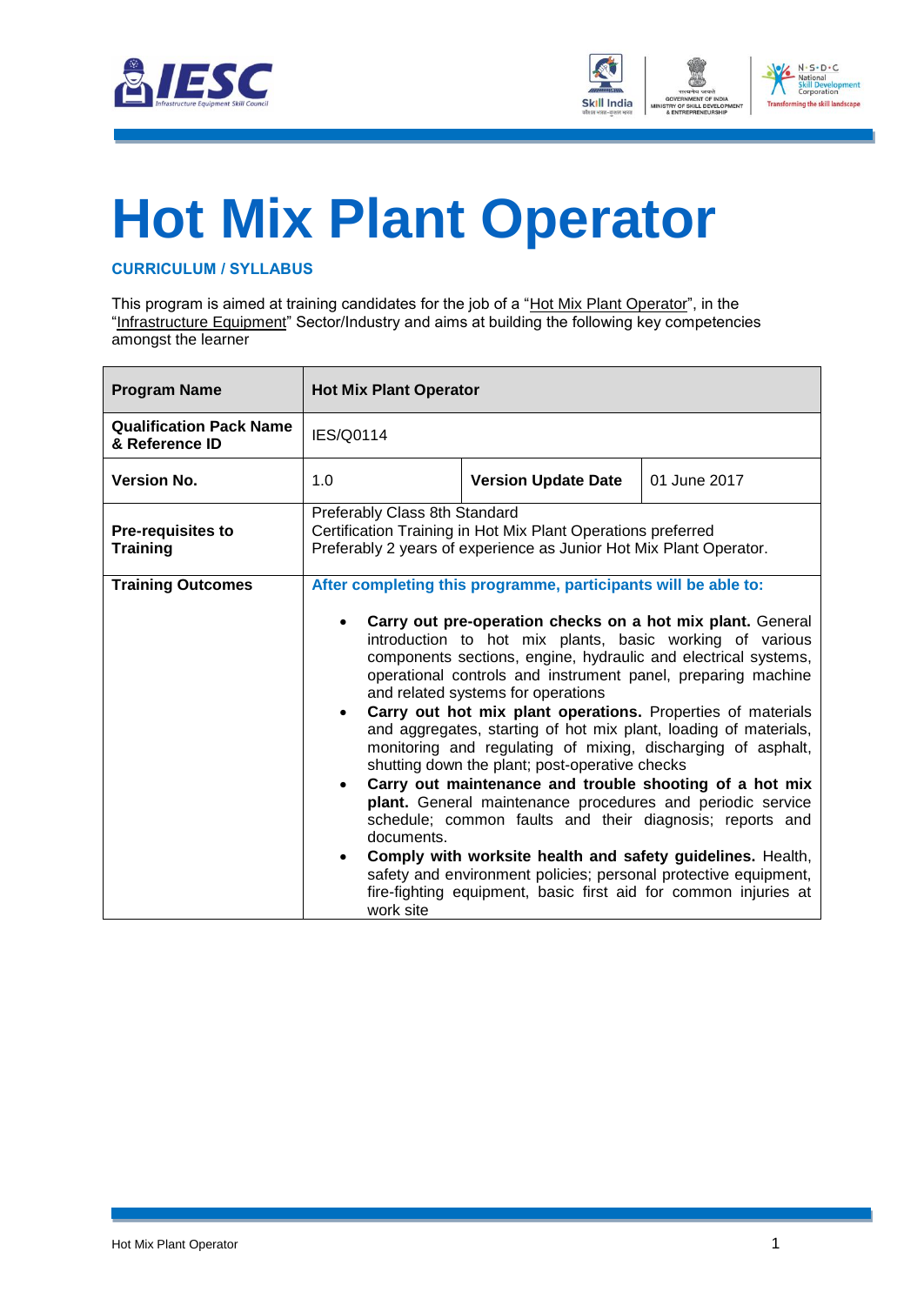



This course encompasses 4 out of 4 National Occupational Standards (NOS) of "Hot Mix Plant **Operator**" Qualification Pack issued by "Infrastructure Equipment Skill Council".

| Sr.<br>No. | <b>Module</b>                                                                                                                                                                                                                 | <b>Key Learning Outcomes</b>                                                                                                                                                                                                                                                                                                                                                                                                                                                                                                                                                                                                                                                                                                                                                                                                                                                                                                                                                                                                                                                                                                                                                                                                                                                                                                                                                                                                                                                                                                                                                                                                                                                                                                                                                                                                                                      | <b>Equipment Required</b>                                                                                                                                                                                                                                                                                                                                                           |
|------------|-------------------------------------------------------------------------------------------------------------------------------------------------------------------------------------------------------------------------------|-------------------------------------------------------------------------------------------------------------------------------------------------------------------------------------------------------------------------------------------------------------------------------------------------------------------------------------------------------------------------------------------------------------------------------------------------------------------------------------------------------------------------------------------------------------------------------------------------------------------------------------------------------------------------------------------------------------------------------------------------------------------------------------------------------------------------------------------------------------------------------------------------------------------------------------------------------------------------------------------------------------------------------------------------------------------------------------------------------------------------------------------------------------------------------------------------------------------------------------------------------------------------------------------------------------------------------------------------------------------------------------------------------------------------------------------------------------------------------------------------------------------------------------------------------------------------------------------------------------------------------------------------------------------------------------------------------------------------------------------------------------------------------------------------------------------------------------------------------------------|-------------------------------------------------------------------------------------------------------------------------------------------------------------------------------------------------------------------------------------------------------------------------------------------------------------------------------------------------------------------------------------|
| 1          | <b>Carry out pre-</b><br>operation checks on a<br>hot mix plant<br><b>Theory Duration</b><br>(hh:mm)<br>08:00<br><b>Practical Duration</b><br>(hh:mm)<br>20:00<br><b>Corresponding NOS</b><br><b>Code</b><br><b>IES/N0140</b> | <b>Organisational Context:</b><br><b>Acquire</b><br>a<br>working knowledge of the following:<br>Organisation structure, reporting and<br>$\bullet$<br>escalation line.<br>Performance<br>standards<br>$\bullet$<br>and<br>procedures in the company.<br>Work target and review mechanism<br>$\bullet$<br>with supervisor<br>Location and process for storage and<br>$\bullet$<br>disposal of waste.<br>Safety policy of the organisation and<br>$\bullet$<br>emergency procedures<br>Technical Knowledge: Understand the<br>fundamentals of the following:<br>Different types of hot mix plants,<br>features, performance and installation<br>basics.<br>Components and sections of hot mix<br>plant and its functioning to include:<br>Cold bin feeder<br>$\circ$<br>Auto weighing system<br>$\circ$<br>Conveyor belts; all functions<br>$\circ$<br>Mixing drums; screeners<br>$\circ$<br>Bitumen unit<br>$\circ$<br>Pollution control device<br>$\circ$<br>Exhaust control system<br>$\circ$<br>Hot mix surge silo<br>$\circ$<br>Filler systems<br>$\circ$<br>Basics of engine and its systems;<br>procedure for filling and topping up of<br>fuel, coolant, oils.<br>Basics of electricals; types of motors<br>used in hot mix plant for various ops<br>and its functioning.<br>Types of aggregates and its physical<br>characteristics<br>Method of greasing and lubrication<br>$\bullet$<br>different parts of the plant.<br>Instrument panel/cabin controls and<br>$\bullet$<br>their operation<br>Optimal<br>working<br>condition<br>οf<br>$\bullet$<br>components and monitoring systems<br>Documents and log books to be<br>$\bullet$<br>maintained for recording activities.<br>Procedures for reporting defects if<br>$\bullet$<br>beyond his scope.<br>Skills - Core & Professional. Acquire the<br>ability to:<br>Read<br>understand<br>&<br>general | Model of<br>Scaled<br>$\bullet$<br>Hot Mix Plant for<br>theory sessions<br>Live Hot Mix Plant<br>$\bullet$<br>at nearby project<br>site for<br>practical<br>sessions<br>Class room<br>with<br>$\bullet$<br>audio-video<br>system<br>Manufacturers<br>O<br>$\bullet$<br>and M Manual &<br>Video<br>Safety video<br>$\bullet$<br><b>PPE</b><br>Items<br>&<br>$\bullet$<br>Safety Gear |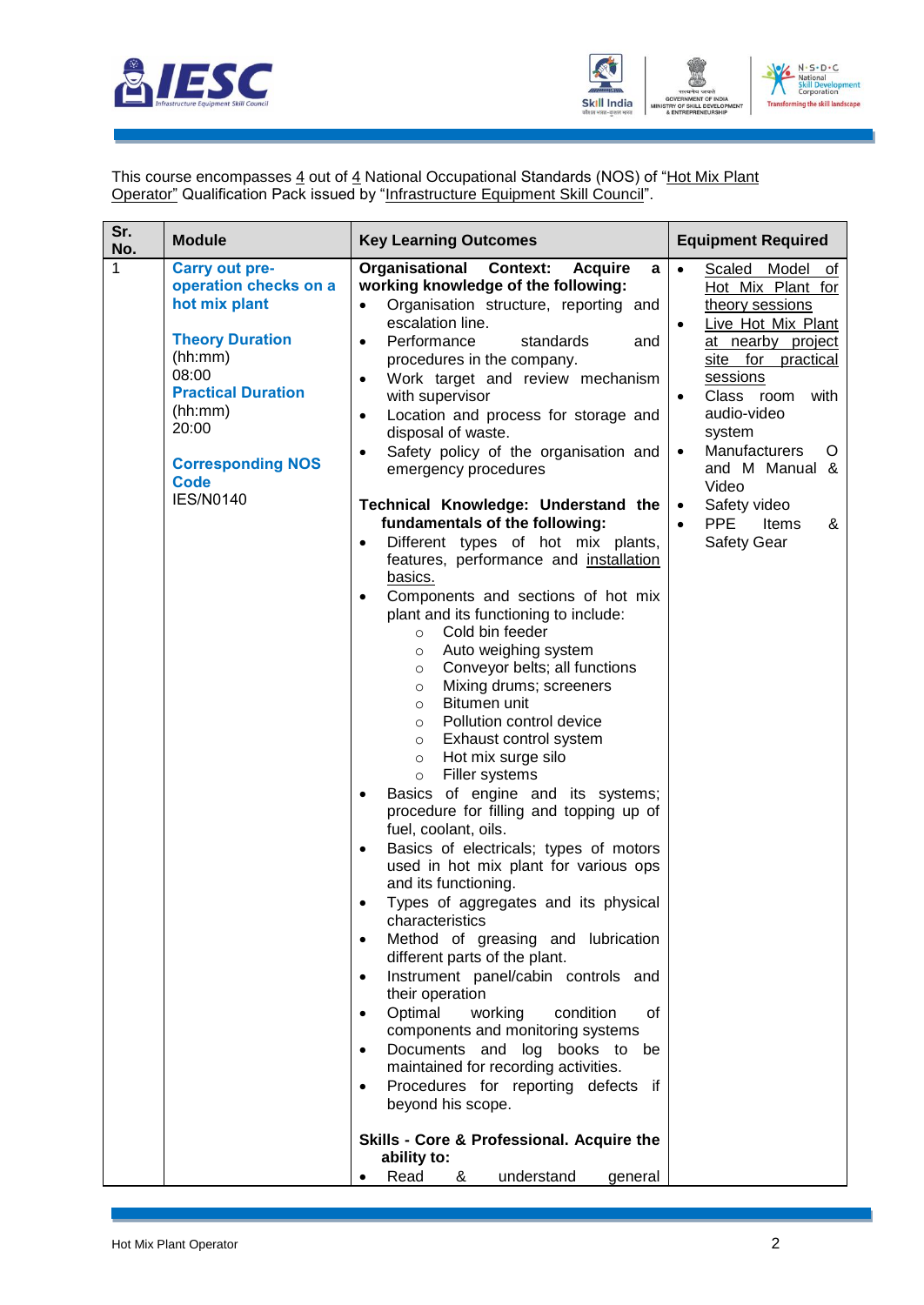





| Sr.<br>No. | <b>Module</b> | <b>Key Learning Outcomes</b>                                                                                                                                                                                                                                                                                                                                                                                                                                                                                                                                                                                                                                                                                                                                                                                                                                                                    | <b>Equipment Required</b> |
|------------|---------------|-------------------------------------------------------------------------------------------------------------------------------------------------------------------------------------------------------------------------------------------------------------------------------------------------------------------------------------------------------------------------------------------------------------------------------------------------------------------------------------------------------------------------------------------------------------------------------------------------------------------------------------------------------------------------------------------------------------------------------------------------------------------------------------------------------------------------------------------------------------------------------------------------|---------------------------|
|            |               | instructions/guidelines<br>related<br>to<br>equipment & worksite ops.<br>Write and record any incidents &<br>deviations on the prescribed formats.<br>Orally communicate information &<br>$\bullet$<br>instructions to co-workers in a clear<br>and concise manner.<br>Plan and organise work related tasks<br>with all concerned in most efficient and<br>cost effective way.                                                                                                                                                                                                                                                                                                                                                                                                                                                                                                                  |                           |
|            |               | Performance Criteria:<br>the<br><b>Execute</b><br>following tasks and procedures:                                                                                                                                                                                                                                                                                                                                                                                                                                                                                                                                                                                                                                                                                                                                                                                                               |                           |
|            |               | <b>HM Plant Checks</b><br>Examine all parts, components and<br>sections of the plant for damage and<br>leakages.<br>Check all electrical connections and<br>systems including the motors.<br>• Check fuel and lubricant levels in the<br>burners as per requirement.<br>• Check roller filters are free of impurities.<br>$\bullet$ Check<br>bolts<br>and<br>valves<br>are<br>appropriately fixed.<br>• Check conveyor belts for tension, wear<br>and tear; and are working properly.<br>• Check fuel in the power generator as<br>per requirement<br>Inspect all greasing points and ensure<br>lubrication as applicable.<br>Check cabin visually for obstructions.<br>$\bullet$<br>Check panel for correct position of<br>controls for starting.<br>Check all monitoring and warning<br>systems as per operational manual.<br>Ensure safety equipment in place before<br>operating the plant. |                           |
|            |               | <b>Material Checks</b><br>Ensure requisite amount of aggregates<br>and gravel are present in the hoppers.<br>Check quantity of bitumen in the plant is<br>as per the mix design requirement<br>Ensure all the hoppers are clear and<br>free of obstructions.                                                                                                                                                                                                                                                                                                                                                                                                                                                                                                                                                                                                                                    |                           |
|            |               | Ensure water levels in the drum and<br>pollution control bank as per instructions                                                                                                                                                                                                                                                                                                                                                                                                                                                                                                                                                                                                                                                                                                                                                                                                               |                           |
|            |               | <b>Reporting &amp; Documentation</b><br>Maintain a log book to record all actions<br>done before starting operations.<br>Follow laid down procedure for reporting                                                                                                                                                                                                                                                                                                                                                                                                                                                                                                                                                                                                                                                                                                                               |                           |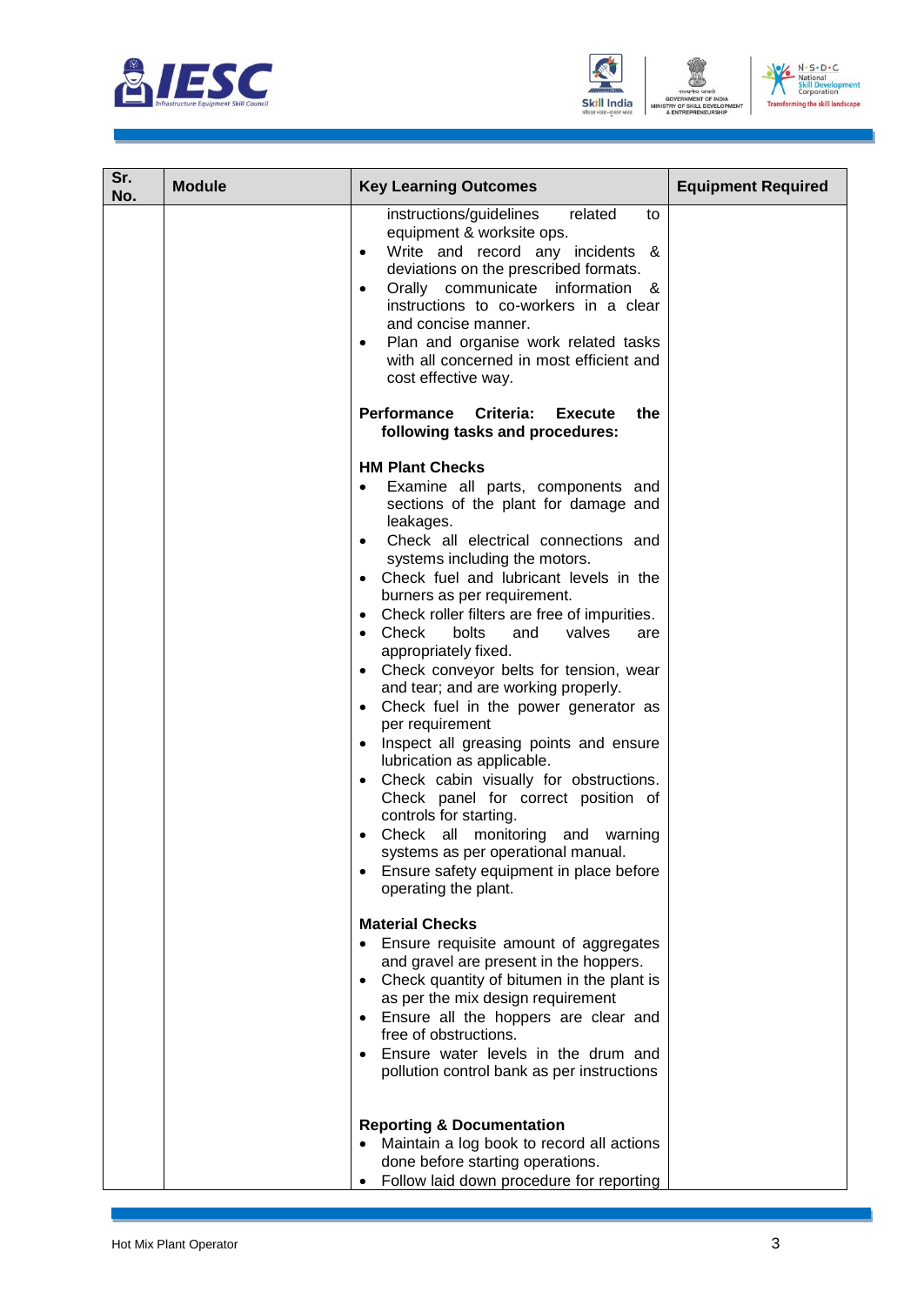





| Sr.<br>No.     | <b>Module</b>                                                                                                                                                                                               | <b>Key Learning Outcomes</b>                                                                                                                                                                                                                                                                                                                                                                                                                                                                                                                                                                                                                                                                                                                                                                                                                                                                                                                                                                                                                                                                                                                                                                                                                 | <b>Equipment Required</b>                                                                                                                                                                                                                                                                                                                                                                                                                       |
|----------------|-------------------------------------------------------------------------------------------------------------------------------------------------------------------------------------------------------------|----------------------------------------------------------------------------------------------------------------------------------------------------------------------------------------------------------------------------------------------------------------------------------------------------------------------------------------------------------------------------------------------------------------------------------------------------------------------------------------------------------------------------------------------------------------------------------------------------------------------------------------------------------------------------------------------------------------------------------------------------------------------------------------------------------------------------------------------------------------------------------------------------------------------------------------------------------------------------------------------------------------------------------------------------------------------------------------------------------------------------------------------------------------------------------------------------------------------------------------------|-------------------------------------------------------------------------------------------------------------------------------------------------------------------------------------------------------------------------------------------------------------------------------------------------------------------------------------------------------------------------------------------------------------------------------------------------|
|                |                                                                                                                                                                                                             | defects beyond his scope.                                                                                                                                                                                                                                                                                                                                                                                                                                                                                                                                                                                                                                                                                                                                                                                                                                                                                                                                                                                                                                                                                                                                                                                                                    |                                                                                                                                                                                                                                                                                                                                                                                                                                                 |
| $\overline{2}$ | <b>Carry out hot mix plant</b><br>operations.<br><b>Theory Duration</b><br>(hh:mm)<br>30:00<br><b>Practical Duration</b><br>(hh:mm)<br>75:00<br><b>Corresponding NOS</b><br><b>Code</b><br><b>IES/N0141</b> | Organisational<br><b>Acquire</b><br><b>Context:</b><br>working knowledge of the following:<br>Procedures and guidelines related to<br>$\bullet$<br>breakdown & maintenance services.<br>Location of tools and equipment and<br>$\bullet$<br>procedure for issue and return.<br>Safety policy of the organisation and<br>$\bullet$<br>emergency drills.<br>Technical Knowledge. Understand the<br>fundamentals of the following:<br>All the basics of plant operations as<br>$\bullet$<br>listed under pre-op checks. Besides,<br>Starting procedure as<br>per correct<br>$\bullet$<br>sequence and specs.<br>Operating the various systems to<br>$\bullet$<br>ensure efficient production.<br>Monitoring systems to ensure optimal<br>output of plant.<br>Stopping<br>procedure<br>including<br>$\bullet$<br>emergency stop button<br>Various hand<br>signals,<br>safety<br>&<br>$\bullet$<br>emergency signs at project site.<br>Basic computer<br>and<br>MS<br>Office<br>$\bullet$<br>applications & printer settings.<br>Basics of SCADA or other systems if<br>applicable<br>Documents and log books to be<br>$\bullet$<br>maintained for recording activities.<br>Procedures for reporting defects if<br>$\bullet$<br>beyond his scope. | Scaled Model of<br>$\bullet$<br>Hot Mix Plant for<br>theory sessions<br>Live Hot Mix Plant<br>$\bullet$<br>at nearby project<br>site for practical<br>sessions<br>Adequate stocks of<br>$\bullet$<br>aggregates<br>and<br>consumables.<br>with<br>Class room<br>$\bullet$<br>audio-video<br>system<br><b>Manufacturers</b><br>O<br>$\bullet$<br>and M Manual &<br>Video<br>Safety video<br>$\bullet$<br><b>PPE</b><br>Items<br>&<br>Safety Gear |
|                |                                                                                                                                                                                                             | Skills - Core & Professional. Acquire the<br>ability to:<br>In addition to core and generic skills<br>$\bullet$<br>listed above<br>Interpret signage at project work site<br>$\bullet$<br>correctly.<br>Use<br>while<br>correct<br>terminology<br>$\bullet$<br>interacting with others at site<br>Help plan work schedule in time bound<br>$\bullet$<br>and cost effective way.<br>Help identify operational slow-downs<br>and take timely remedial action.<br><b>Performance</b><br>Criteria.<br><b>Execute</b><br>the<br>following tasks and procedures:<br><b>Preparatory Activities.</b><br>Starting of various systems in the                                                                                                                                                                                                                                                                                                                                                                                                                                                                                                                                                                                                           |                                                                                                                                                                                                                                                                                                                                                                                                                                                 |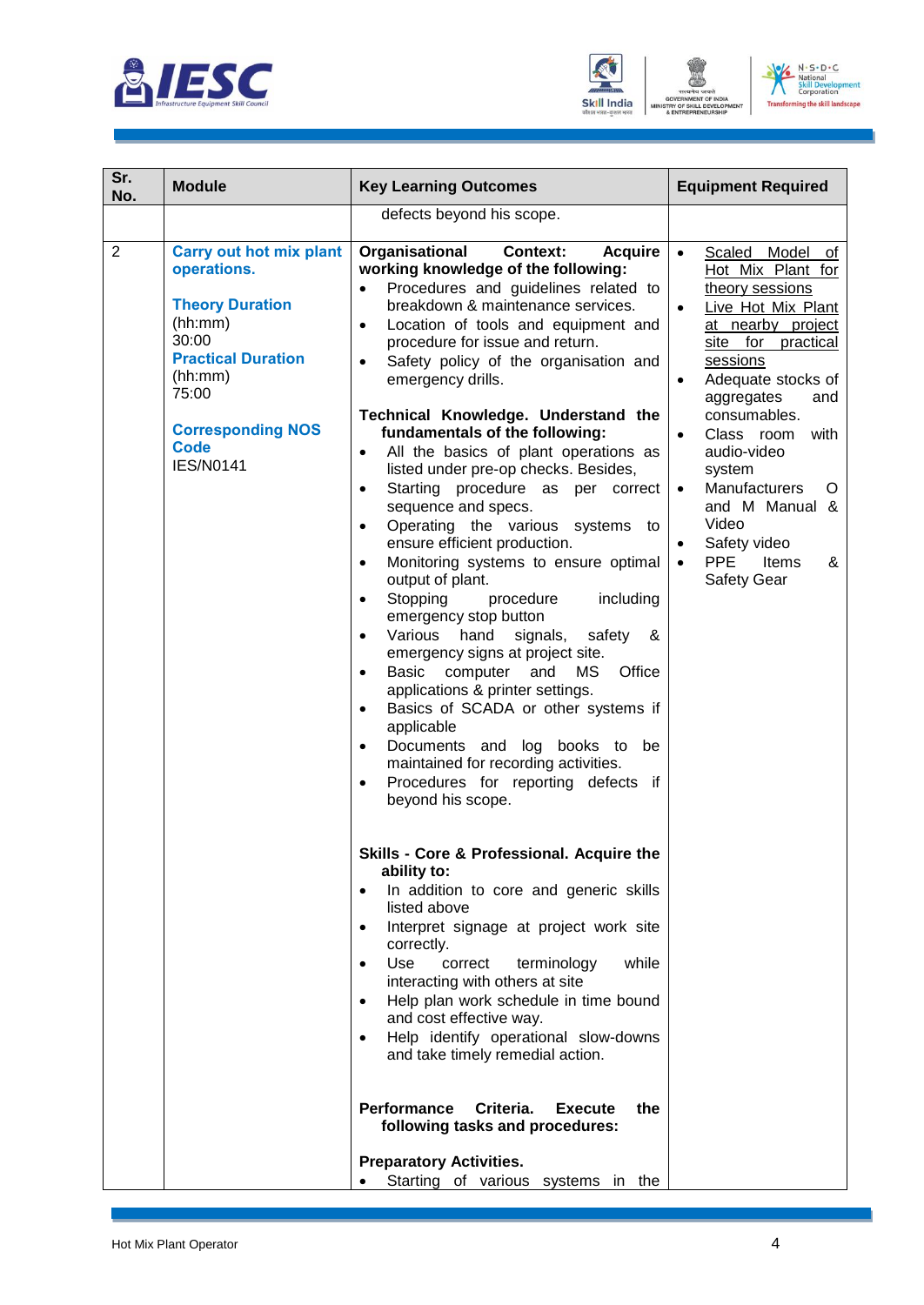





| Sr.<br>No. | <b>Module</b>                                                          | <b>Key Learning Outcomes</b>                                                                                                                                                                                                                                                                                                                                                                                                                                                                                     | <b>Equipment Required</b>                                     |
|------------|------------------------------------------------------------------------|------------------------------------------------------------------------------------------------------------------------------------------------------------------------------------------------------------------------------------------------------------------------------------------------------------------------------------------------------------------------------------------------------------------------------------------------------------------------------------------------------------------|---------------------------------------------------------------|
|            |                                                                        | correct order to include<br>Heating the bitumen pipeline<br>$\circ$<br>before ops to clear residues.<br>Heating of bitumen 12 hours<br>$\circ$<br>before mixing/ as per specs<br>Turning on exhaust motors to<br>$\circ$<br>clear dust from filler elevators<br>Turning on power generator to<br>$\circ$<br>supply power to hot mix plant<br>Switching on the hot mix plant<br>$\circ$<br>as per sequential procedure.<br>Test running of hot mix plant for<br>functional checks.<br><b>HM Plant Operations.</b> |                                                               |
|            |                                                                        | Feed numeric and operational data into<br>computer<br>system<br>for<br>asphalt<br>production as per mix design.<br>Turn on the hot mix plant as per<br>$\bullet$<br>procedure and ensure proper flow of<br>materials, through both visual means                                                                                                                                                                                                                                                                  |                                                               |
|            |                                                                        | and control panel indicators.<br>Control the speed and flow of different<br>$\bullet$<br>materials into the drum as per the<br>required output.<br>Monitor / observe gauges /indicators to<br>$\bullet$<br>ensure conformance to processing                                                                                                                                                                                                                                                                      |                                                               |
|            |                                                                        | specs.<br>Coordinate with co- workers to ensure<br>$\bullet$<br>regular flow of raw materials in the<br>appropriate hoppers.<br>Check output is as per requirements<br>$\bullet$<br>monitor<br>and<br>weigh<br>hopper<br>for<br>appropriate flow into surge silo.<br>Coordinate with vehicle operators for<br>collecting the output efficiently.<br>In crisis operate emergency button to                                                                                                                        |                                                               |
|            |                                                                        | disconnect power to the plant<br><b>Safety during operations</b><br>Ensure PPE is worn especially dust<br>$\bullet$<br>mask when moving around the plant.<br>Ensure proper communication through<br>$\bullet$<br>correct hand signals and eye contact                                                                                                                                                                                                                                                            |                                                               |
|            |                                                                        | <b>Reporting and Documentation</b><br>Maintain log book to record all activities<br>(input and output flow) carried out.<br>Report any defects which are beyond<br>$\bullet$<br>his scope to the supervisor                                                                                                                                                                                                                                                                                                      |                                                               |
| 3          | <b>Carry out routine</b><br>maintenance and<br>trouble shooting of hot | <b>Organisational Context: Acquire</b><br>working knowledge of the following:<br>Emergency organisation structure and                                                                                                                                                                                                                                                                                                                                                                                            | Model<br>Scaled<br>of<br>Hot Mix Plant for<br>theory sessions |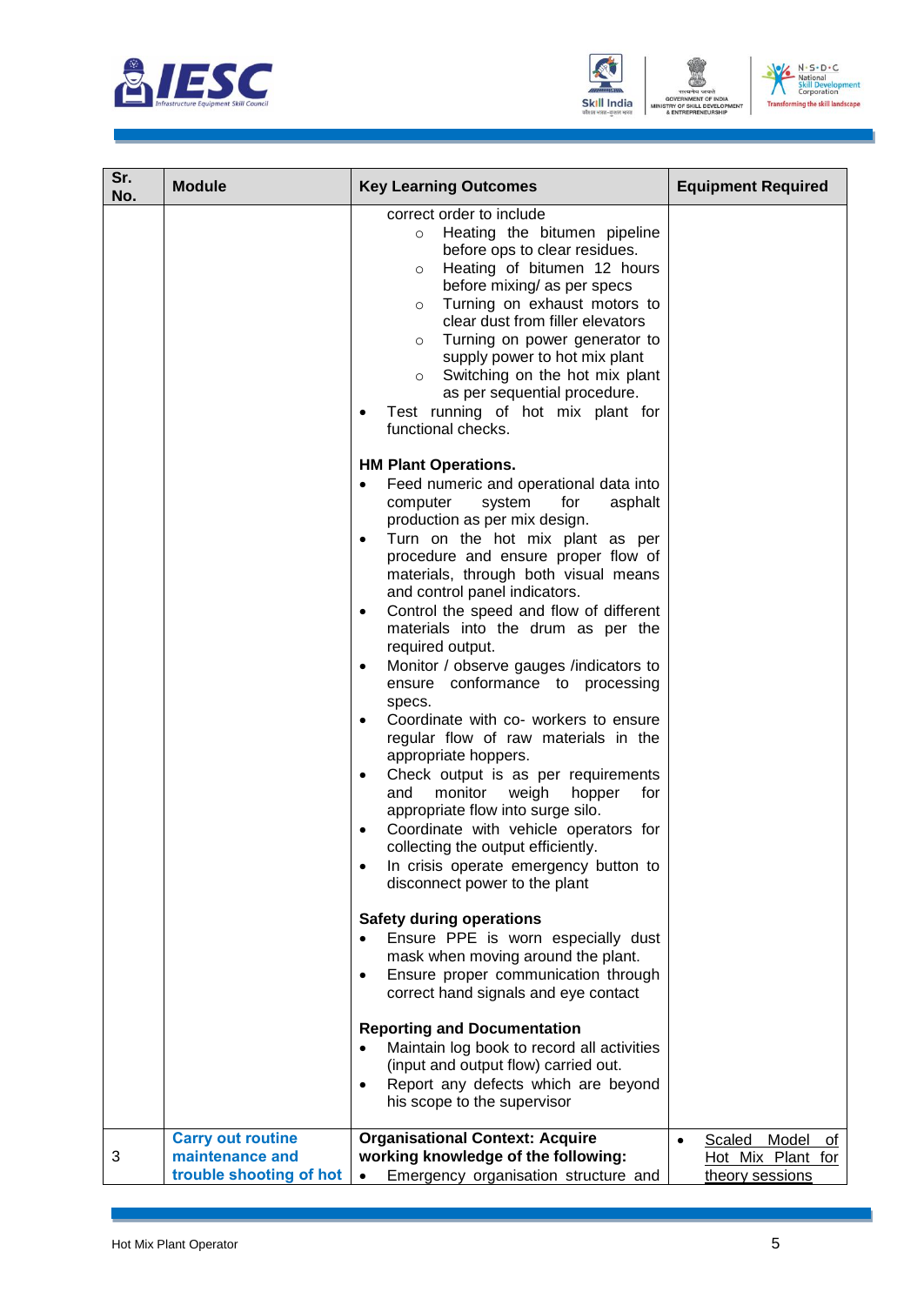





| Sr.<br>No. | <b>Module</b>                                                                                                                                                            | <b>Key Learning Outcomes</b>                                                                                                                                                                                                                                                                                                                                                                                                                                                                                                                                                                                                                                                                                                                                                                                                                                                                                                                                                                                                                                                                                                                                                                                                                                                                                                                                                                                                                                                                                                                                                                                                                                                                                                                                                                                    | <b>Equipment Required</b>                                                                                                                                                                                                                                                                       |
|------------|--------------------------------------------------------------------------------------------------------------------------------------------------------------------------|-----------------------------------------------------------------------------------------------------------------------------------------------------------------------------------------------------------------------------------------------------------------------------------------------------------------------------------------------------------------------------------------------------------------------------------------------------------------------------------------------------------------------------------------------------------------------------------------------------------------------------------------------------------------------------------------------------------------------------------------------------------------------------------------------------------------------------------------------------------------------------------------------------------------------------------------------------------------------------------------------------------------------------------------------------------------------------------------------------------------------------------------------------------------------------------------------------------------------------------------------------------------------------------------------------------------------------------------------------------------------------------------------------------------------------------------------------------------------------------------------------------------------------------------------------------------------------------------------------------------------------------------------------------------------------------------------------------------------------------------------------------------------------------------------------------------|-------------------------------------------------------------------------------------------------------------------------------------------------------------------------------------------------------------------------------------------------------------------------------------------------|
|            | mix plant.<br><b>Theory Duration</b><br>(hh:mm)<br>14:00<br><b>Practical Duration</b><br>(hh:mm)<br>35:00<br><b>Corresponding NOS</b><br><b>Code</b><br><b>IES/N0142</b> | maintenance policy.<br>Location<br>of<br>special<br>tools<br>$\bullet$<br>and<br>equipment/ accessories.<br>Technical Knowledge. Understand the<br>fundamentals of the following:<br>Maintenance and service Schedule<br>$\bullet$<br>including related checklists<br>Common defects and general causes<br>$\bullet$<br>for breakdown.<br>Documents and log books to be<br>$\bullet$<br>maintained for recording activities.<br>Procedures for reporting defects if<br>$\bullet$<br>beyond his scope.<br>Skills - Core & Professional. Acquire the<br>ability to:<br>In addition to core and generic skills<br>$\bullet$<br>listed above:<br>Plan maintenance & servicing keeping<br>$\bullet$<br>operational needs in mind.<br>Performance<br>Criteria.<br><b>Execute</b><br>the<br>following tasks and procedures:<br><b>Routine Maintenance:</b><br>Assess the right service schedule by<br>$\bullet$<br>tracking machine operating hours.<br>Carry out scheduled maintenance as<br>$\bullet$<br>per manufacturers specs<br>Clean all filters and<br>replace<br>$\bullet$<br>as<br>necessary.<br>Replenish lubricants and coolants as<br>$\bullet$<br>per manufacturers specs<br>Lubricate/grease all the moving joints/<br>$\bullet$<br>pivot pins and control levers<br><b>Basic Trouble Shooting:</b><br>Identify service needs and defects<br>$\bullet$<br>through visual inspection.<br>Monitor indicators that signal need for<br>$\bullet$<br>replacement of parts<br>Arrange for and assist repairs or<br>replacement of defective components.<br>Diagnosing the defect/ problem and<br>rectify; if need be seek advice from<br>supervisor.<br><b>Documentation &amp; Reporting:</b><br>Maintain all records/documents as per<br>$\bullet$<br>company policy.<br>Report defects and problems in time | Live Hot Mix Plant<br>at nearby project<br>site for practical<br>sessions<br>Class room<br>with<br>$\bullet$<br>audio-video<br>system<br>Manufacturers<br>$\bullet$<br>O<br>and M Manual &<br>Video<br>Safety video<br>$\bullet$<br><b>PPE</b><br>Items<br>&<br>$\bullet$<br><b>Safety Gear</b> |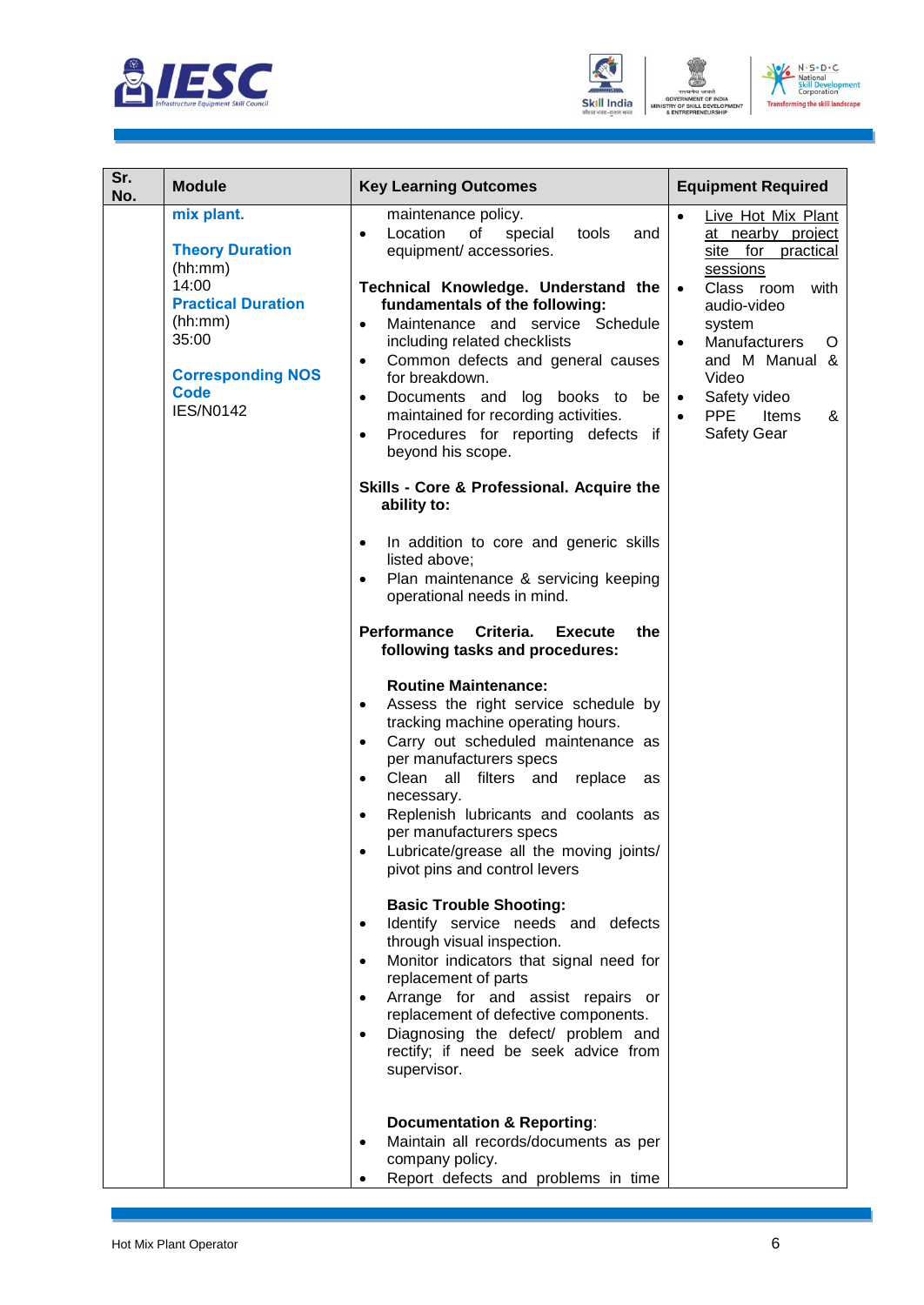





| Sr.<br>No.     | <b>Module</b>                                                                                                                                                                                                                              | <b>Key Learning Outcomes</b>                                                                                                                                                                                                                                                                                                                                                                                                                                                                                                                                                                                                                                                                                                                                                                                                                                                                                                                                                                                                                                                                                                                                                                                                                                                                                                                                                                                                                                                                                                                                                                                                                                                                                                                                                                                                                                                                                                                                                                                                             | <b>Equipment Required</b>                                                                                                                                                                                                                                                                                                                                                                                                                    |
|----------------|--------------------------------------------------------------------------------------------------------------------------------------------------------------------------------------------------------------------------------------------|------------------------------------------------------------------------------------------------------------------------------------------------------------------------------------------------------------------------------------------------------------------------------------------------------------------------------------------------------------------------------------------------------------------------------------------------------------------------------------------------------------------------------------------------------------------------------------------------------------------------------------------------------------------------------------------------------------------------------------------------------------------------------------------------------------------------------------------------------------------------------------------------------------------------------------------------------------------------------------------------------------------------------------------------------------------------------------------------------------------------------------------------------------------------------------------------------------------------------------------------------------------------------------------------------------------------------------------------------------------------------------------------------------------------------------------------------------------------------------------------------------------------------------------------------------------------------------------------------------------------------------------------------------------------------------------------------------------------------------------------------------------------------------------------------------------------------------------------------------------------------------------------------------------------------------------------------------------------------------------------------------------------------------------|----------------------------------------------------------------------------------------------------------------------------------------------------------------------------------------------------------------------------------------------------------------------------------------------------------------------------------------------------------------------------------------------------------------------------------------------|
|                |                                                                                                                                                                                                                                            | and escalate as necessary                                                                                                                                                                                                                                                                                                                                                                                                                                                                                                                                                                                                                                                                                                                                                                                                                                                                                                                                                                                                                                                                                                                                                                                                                                                                                                                                                                                                                                                                                                                                                                                                                                                                                                                                                                                                                                                                                                                                                                                                                |                                                                                                                                                                                                                                                                                                                                                                                                                                              |
| $\overline{4}$ | <b>Comply with Worksite</b><br><b>Health and Safety</b><br><b>Guidelines</b><br><b>Theory Duration</b><br>(hh:mm)<br>08:00<br><b>Practical Duration</b><br>(hh:mm)<br>20:00<br><b>Corresponding NOS</b><br><b>Code</b><br><b>IES/N7601</b> | <b>Organisational Context. Acquire working</b><br>knowledge of the following:<br>Health, safety, environmental (HSE)<br>$\bullet$<br>policies and guidelines of the company<br>& their importance<br>Contact<br>details<br>οf<br>personnel<br>$\bullet$<br>responsible for HSE related matters &<br>in case of emergencies.<br>Location of first aid room / station and<br>$\bullet$<br>assembly points.<br>Reporting channel and documentation<br>$\bullet$<br>procedure for all HSE related matters.<br>Technical Knowledge. Understand the<br>fundamentals of the following:<br>OEMs guidelines for health, safety and<br>$\bullet$<br>security requirements.<br>Types, use and importance of Personal<br>$\bullet$<br>Protective Equipment (PPE)<br>Types of common hazards and risks at<br>$\bullet$<br>worksite and preventive measures.<br>In case of emergencies procedure to<br>$\bullet$<br>stop/ shut down machinery.<br>Common injuries and appropriate basic<br>$\bullet$<br>first aid treatment.<br>Firefighting<br>equipment:<br><b>Basic</b><br>$\bullet$<br>knowledge of handling and using them.<br>Guidelines for transport, storage and<br>$\bullet$<br>disposal of hazardous materials and<br>waste<br>Safety signs/symbols and warnings<br>$\bullet$<br>used in worksites and their meaning<br>Skills - Core & Professional. Acquire the<br>ability to:<br>In addition to the core and generic skills<br>listed above<br>Use correct PPE and other safety gear<br>$\bullet$<br>while in the work site.<br><b>Performance</b><br>Criteria.<br>the<br><b>Execute</b><br>following tasks and performances:<br>Comply<br>with<br>safety,<br>health,<br>$\bullet$<br>environment<br>and<br>security<br>related<br>regulations & guidelines at work.<br>Correct use of Personal Protective<br>$\bullet$<br>Equipment (PPE) and other safety gear<br>at work site.<br>Follow<br>safety<br>measures<br>during<br>$\bullet$<br>operations to ensure health and safety<br>of self and others; general public not at<br>risk. | Model of<br>$\bullet$<br>Scaled<br>Hot Mix Plant for<br>theory sessions<br>Live Hot Mix Plant<br>$\bullet$<br>at nearby project<br>for practical<br>site<br>sessions<br>Class room<br>with<br>$\bullet$<br>audio-video<br>system<br>Organisation's<br>$\bullet$<br>ESH / Safety video<br>PPE Items &<br>$\bullet$<br><b>Safety Gear</b><br>Firefighting<br>$\bullet$<br>equipment<br>&<br>Charts<br>First Aid Kit and<br>$\bullet$<br>Charts |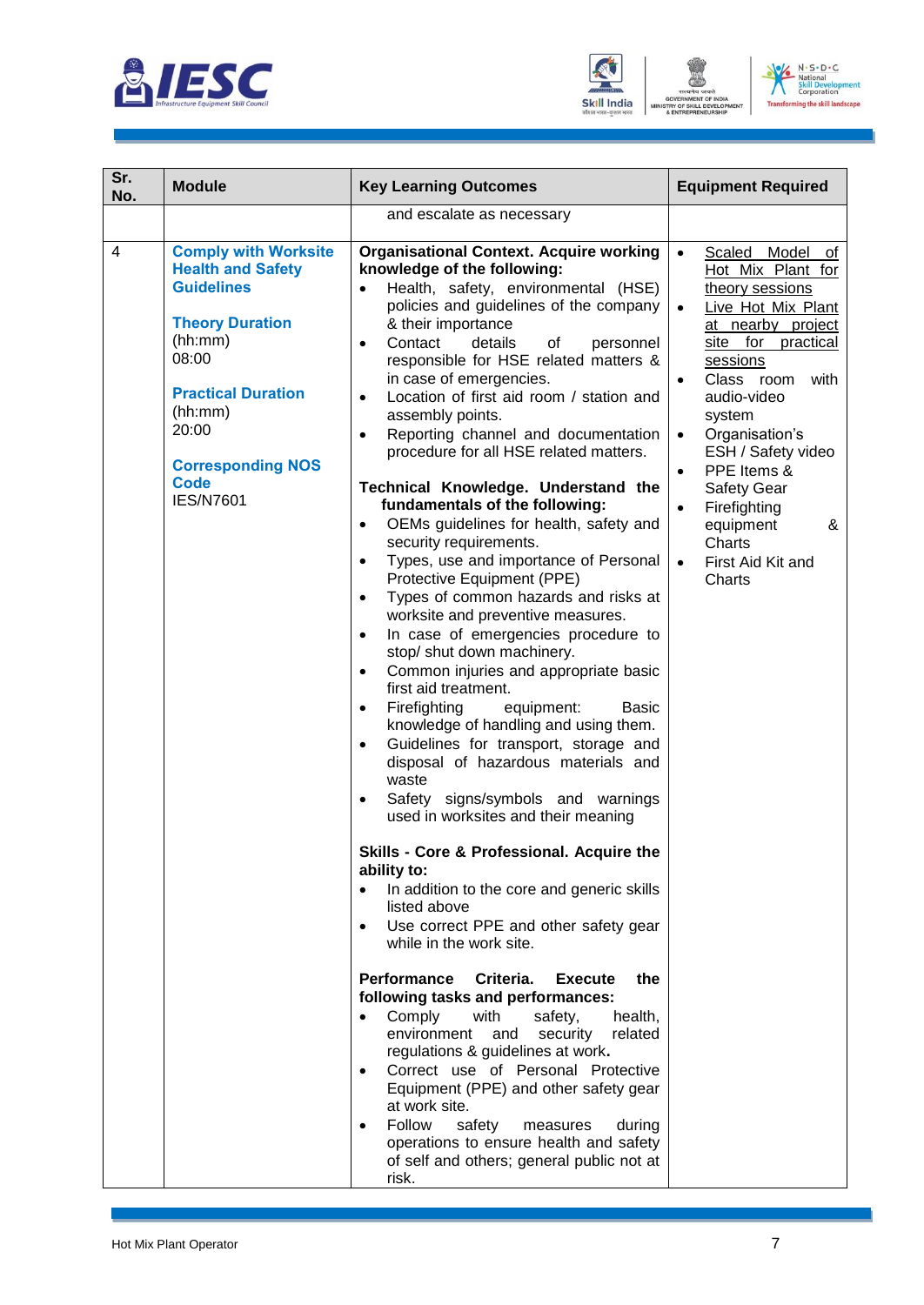





| Sr.<br>No. | <b>Module</b>             | <b>Key Learning Outcomes</b>                                                                                                                                                                                                                                        | <b>Equipment Required</b> |
|------------|---------------------------|---------------------------------------------------------------------------------------------------------------------------------------------------------------------------------------------------------------------------------------------------------------------|---------------------------|
|            |                           | extinguishers<br>Operate<br>fire<br>as<br>applicable.<br>Support in administering basic first aid<br>$\bullet$<br>for common injuries at work site.<br>Record and report details as related to<br>$\bullet$<br>operations, incidents or accidents as<br>applicable. |                           |
|            | <b>Total Duration</b>     | <b>Unique Equipment Required:</b>                                                                                                                                                                                                                                   |                           |
|            |                           | Scaled Model of Hot Mix Plant for theory sessions<br>$\bullet$                                                                                                                                                                                                      |                           |
|            | <b>Theory Duration</b>    | Live Hot Mix Plant at nearby project site for practical sessions<br>$\bullet$                                                                                                                                                                                       |                           |
|            | 60:00                     | Adequate stocks of aggregates and consumables.<br>$\bullet$                                                                                                                                                                                                         |                           |
|            |                           | Class room with audio-video projection system<br>$\bullet$                                                                                                                                                                                                          |                           |
|            | <b>Practical Duration</b> | Manufacturers O and M Manual & Video; Safety video<br>$\bullet$                                                                                                                                                                                                     |                           |
|            | 150:00                    | PPE Equipment: Helmet, masks, gloves, earplugs, goggles,<br>$\bullet$                                                                                                                                                                                               |                           |
|            |                           | safety shoes<br>Firefighting equipment and 'How to Use' Charts<br>$\bullet$                                                                                                                                                                                         |                           |
|            |                           | First Aid Box and 'How to Do' Charts<br>$\bullet$                                                                                                                                                                                                                   |                           |
|            |                           |                                                                                                                                                                                                                                                                     |                           |

Grand Total Course Duration: **210 Hours, 0 Minutes**

*(This syllabus/ curriculum has been approved by Infrastructure Equipment Skill Council)*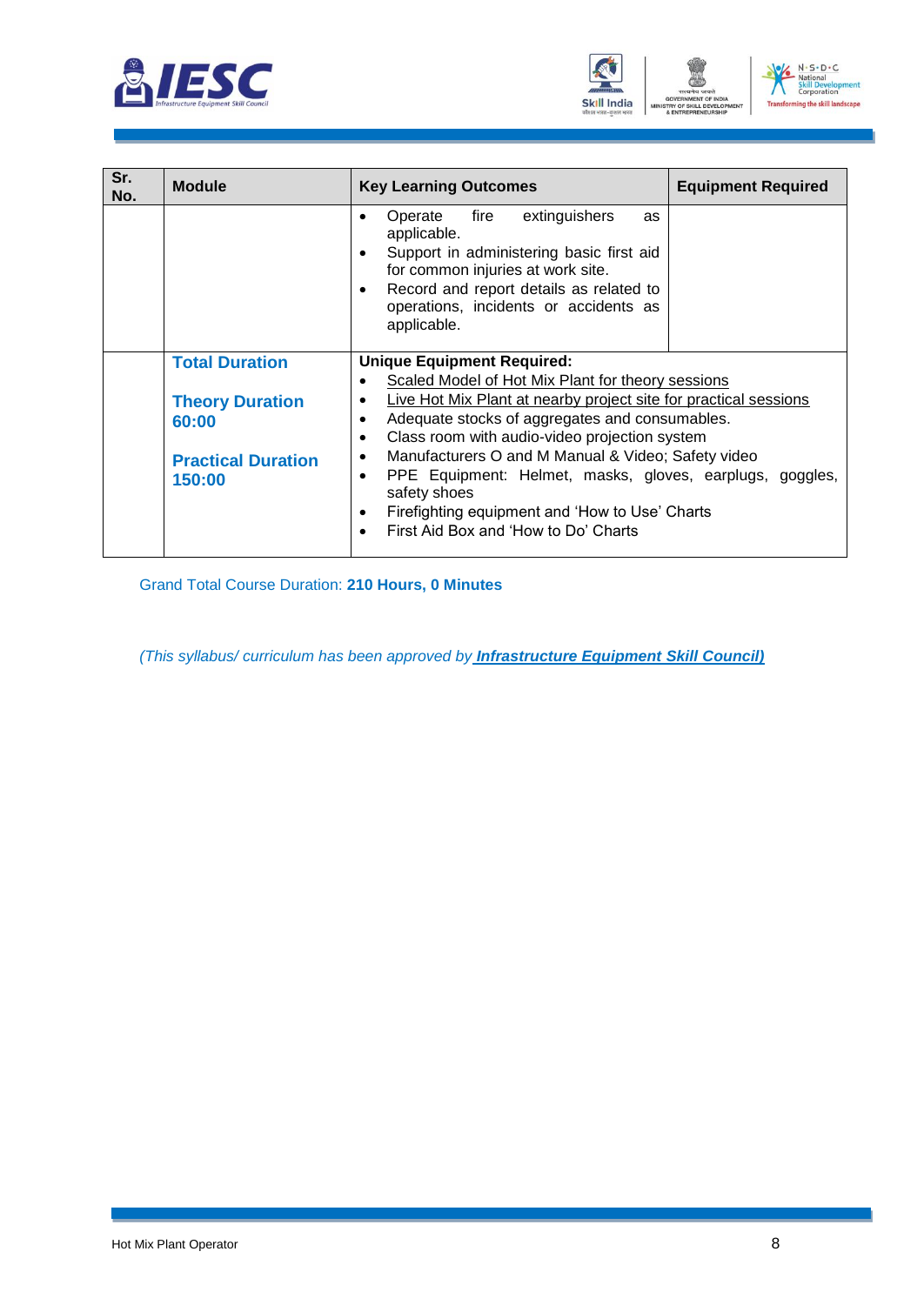



#### <span id="page-11-0"></span>**[Trainer Pre-requisites for Job role: "Hot Mix](#page-2-1) Plant Operator" mapped to [Qualification Pack: "IES/Q0114, v1.0"](#page-2-1)**

| Sr.<br>No.     | <b>Area</b>                                                   | <b>Details</b>                                                                                                                                                                                                                                                 |
|----------------|---------------------------------------------------------------|----------------------------------------------------------------------------------------------------------------------------------------------------------------------------------------------------------------------------------------------------------------|
|                | <b>Description</b>                                            | To deliver accredited training service, mapping to the curriculum detailed<br>above, in accordance with the Qualification Pack "IES/Q 0114 Version 1.0".                                                                                                       |
| $\overline{2}$ | Personal<br><b>Attributes</b>                                 | Aptitude for conducting training, with strong communication and<br>interpersonal skills. Passion for training and developing others; well-<br>organised; and a team player. Eager to learn and keep oneself updated<br>with the latest in the mentioned field. |
| 3              | <b>Minimum</b><br><b>Educational</b><br><b>Qualifications</b> | Class 8 <sup>th</sup> ; preferably 10th                                                                                                                                                                                                                        |
| 4a             | <b>Domain</b><br><b>Certification</b>                         | Certified for Job Role: "Hot Mix Plant Operator" mapped to QP: "IES/Q<br>0114 - Version 1.0". Minimum accepted score 70%.<br>Desired: Certification Training in Hot Mix Plant Operations & Maintenance                                                         |
| 4b             | <b>Platform</b><br><b>Certification</b>                       | Certified for Job Role: "Trainer" mapped to Qualification Pack: SSC/1402.<br>Minimum accepted score 70%.                                                                                                                                                       |
| 5              | <b>Experience</b>                                             | Around 3 to 4 years' site experience in Hot Mix Plant Operations.<br>$\bullet$<br>At least 1 to 2 years' experience in conducting O and M training<br>$\bullet$<br>programs.                                                                                   |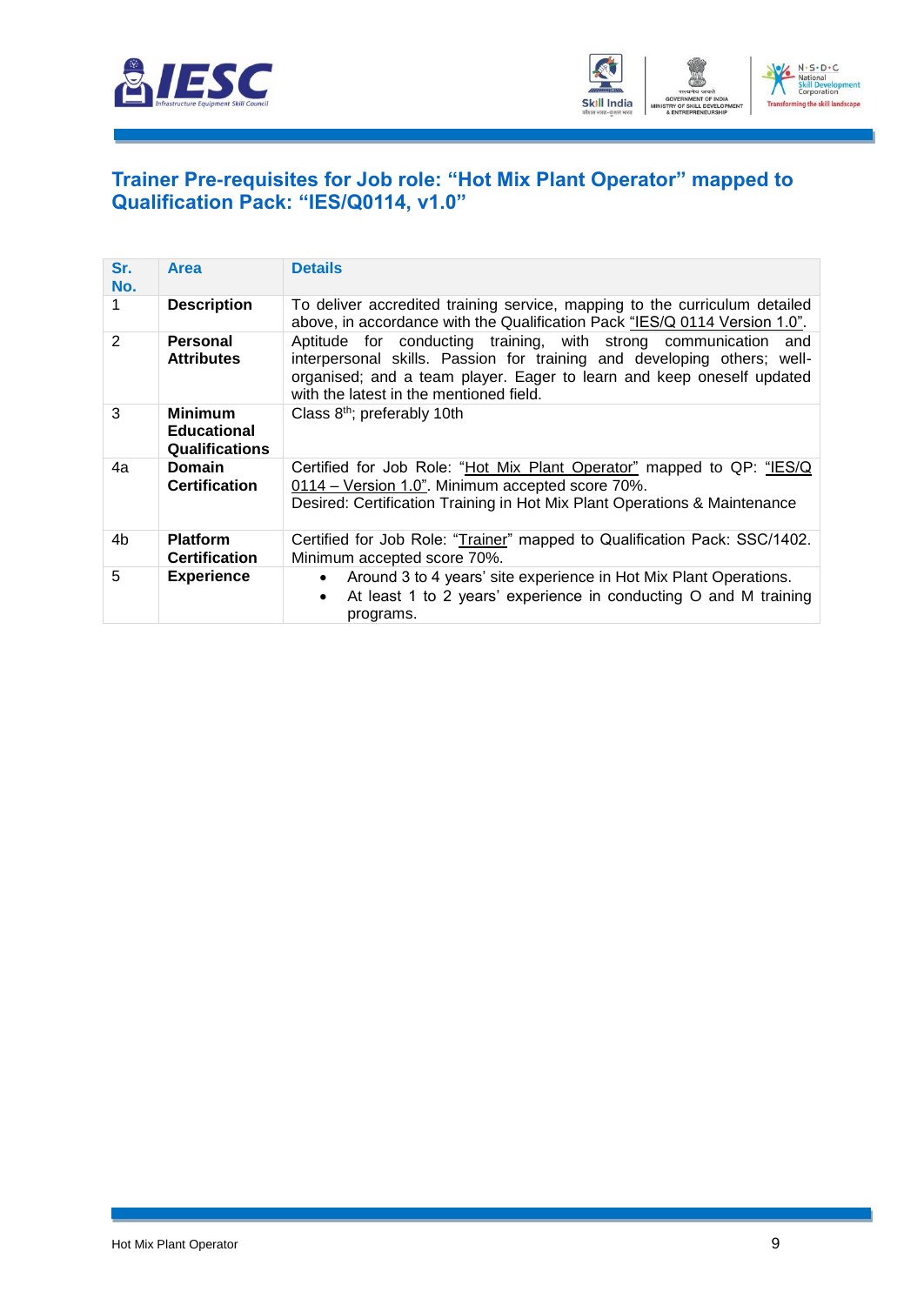



<span id="page-12-0"></span>

| <b>Assessment Criteria</b>  |                                 |
|-----------------------------|---------------------------------|
| <b>Job Role</b>             | <b>Hot Mix Plant Operator</b>   |
| <b>Qualification Pack</b>   | <b>IES/Q 0114 Version 1.0</b>   |
| <b>Sector Skill Council</b> | <b>Infrastructure Equipment</b> |

| Sr.<br>No.     | <b>Guidelines for Assessment</b>                                                                                                                                                                                                                                                    |
|----------------|-------------------------------------------------------------------------------------------------------------------------------------------------------------------------------------------------------------------------------------------------------------------------------------|
| 1              | Criteria for assessment for Qualification Pack has been laid down based on the NOS's. Each<br>Performance Criteria (PC) has been assigned marks proportional to its importance within<br>NOS.SSC will also lay down proportion of marks for Theory and Skill Practical for each PC. |
| $\mathcal{P}$  | The assessment for the theory part will be based on knowledge bank of questions created by<br>the SSC.                                                                                                                                                                              |
| 3              | Individual assessment agencies will create unique question papers for theory part for each<br>candidate at each examination/training center (as per assessment criteria below)                                                                                                      |
| $\overline{4}$ | Individual assessment agencies will create unique evaluations for skill practical for every<br>student at each examination/training center based on this criteria.                                                                                                                  |
| 5              | To pass the Qualification Pack, every trainee should score a minimum of 40% in each NOS<br>and 60% aggregate                                                                                                                                                                        |
| 6              | In case of successfully passing only certain number of NOS's, the trainee is eligible to take<br>subsequent assessment on the balance NOS's to pass the Qualification pack.                                                                                                         |

|                                                                      |                                                                                                                                   |                             | <b>Marks</b><br><b>Allocation</b> |               |                                   |
|----------------------------------------------------------------------|-----------------------------------------------------------------------------------------------------------------------------------|-----------------------------|-----------------------------------|---------------|-----------------------------------|
| <b>Assessment Outcomes</b>                                           | <b>Assessment Criteria</b><br>for the outcome                                                                                     | <b>Total</b><br><b>Mark</b> | Out Of                            | <b>Theory</b> | <b>Skills</b><br><b>Practical</b> |
| 1. IES/N0140 Carry out<br>pre-operation checks on<br>a hot mix plant | PC1.Conduct<br>visual<br>inspection around<br>the<br>hot mix plant for oil leaks<br>in different parts of the<br>plant            | 30                          | $\overline{2}$                    | 1             | 1                                 |
|                                                                      | PC2.Check for various<br>connection<br>electrical<br>the<br>including<br>motors<br>used in the plant                              |                             | 1                                 | 0             | 1                                 |
|                                                                      | PC3.Ensure<br>the<br>conveyor belts<br>in<br>is<br>proper working condition<br>the<br>as<br>per<br>manufacturer's<br>instructions |                             | $\overline{2}$                    | 1             | 1                                 |
|                                                                      | PC4.Check if the roller<br>filters<br>free<br>0f<br>are<br>impurities                                                             |                             | $\overline{2}$                    | $\Omega$      | $\overline{2}$                    |
|                                                                      | PC5.Check whether the<br>bolts and other valves<br>are appropriately fixed                                                        |                             | 2                                 | 1             | 1                                 |
|                                                                      | PC6.Ensure<br>that<br>the<br>power generator<br>has<br>enough amount of diesel<br>the<br>plant<br>per<br>as<br>requirement        |                             | 1                                 | $\Omega$      | 1                                 |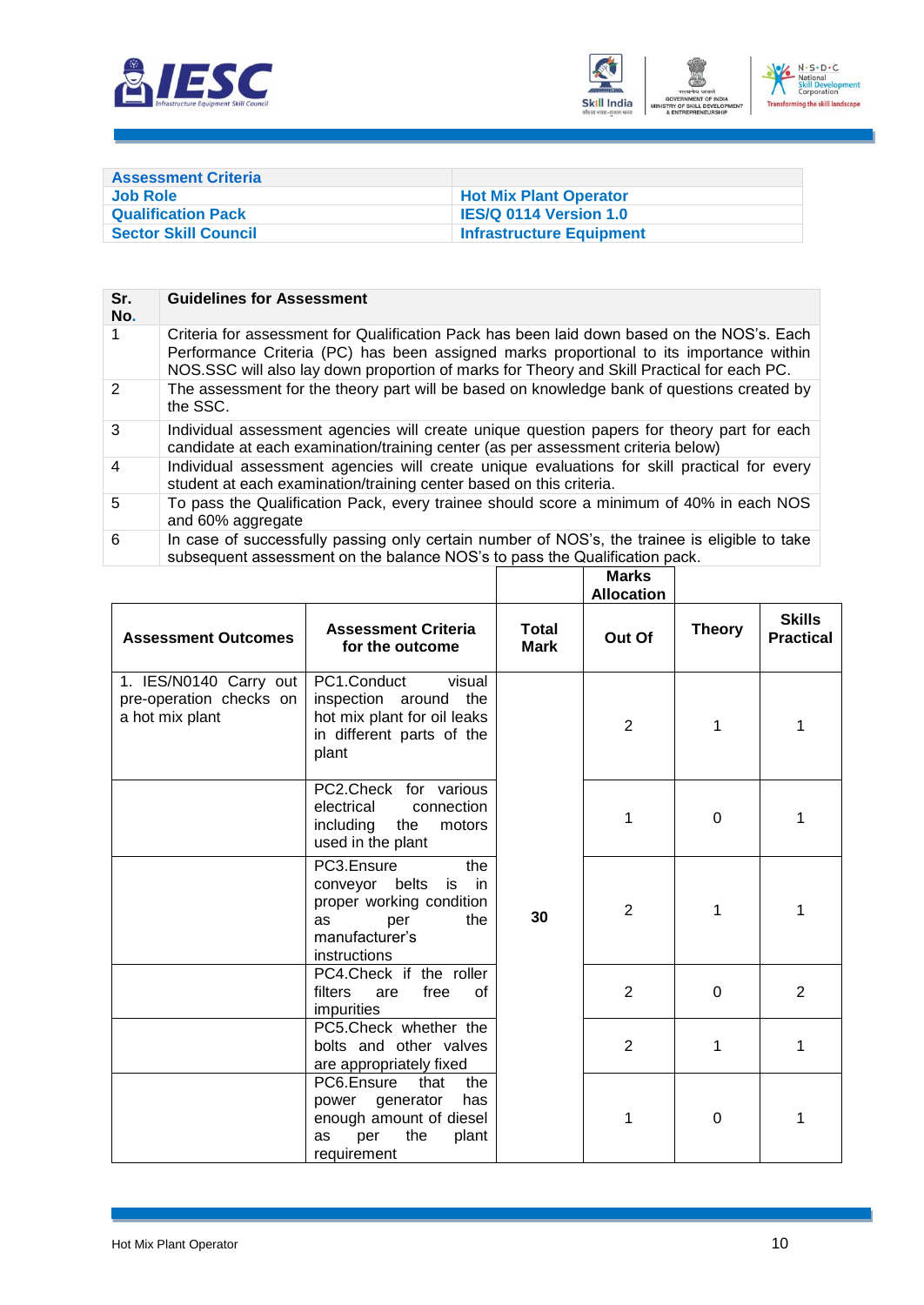



ENT

N - S - D - C<br>- National<br>Skill Development<br>Corporation  $V$ **Transfi** ing the skill landscape

|                                                    | PC7.Inspect all incoming<br>electrical<br>connections<br>and the motors in the<br>plant                                                         |              | $\overline{2}$ | 1 | 1              |
|----------------------------------------------------|-------------------------------------------------------------------------------------------------------------------------------------------------|--------------|----------------|---|----------------|
|                                                    | PC8. Check panel to<br>ensure that controls are<br>in correct position for<br>starting                                                          |              | 2              | 0 | 2              |
|                                                    | PC9. Check if the fuel<br>and lubricant levels in<br>the burners is as per the<br>requirement                                                   |              | $\overline{2}$ | 1 | 1              |
|                                                    | PC10. Visually check the<br>cabin<br>for<br>any<br>obstructions                                                                                 |              | 1              | 0 | 1              |
|                                                    | PC11. Check monitoring<br>and warning systems as<br>the<br>operational<br>per<br>manual                                                         |              | 2              | 1 | 1              |
|                                                    | PC12. Ensure that the<br>required<br>amount<br>and<br>size of course aggregate<br>and gravels are present<br>in the hoppers                     |              | 2              | 1 | 1              |
|                                                    | PC13. Check<br>if<br>the<br>quantity of the bitumen in<br>the plant is as per the<br>requirement of the mix<br>design                           |              | 1              | 0 | 1              |
|                                                    | PC14. Ensure all<br>the<br>hoppers are clear<br>and<br>free<br>from<br>the<br>obstructions                                                      |              | $\overline{2}$ | 0 | 2              |
|                                                    | Maintain<br>PC15.<br>a<br>checking/maintenance<br>logbook to record<br>all<br>activities<br>performed<br>before<br>starting<br>the<br>compactor |              | $\mathbf{2}$   | 1 | 1              |
|                                                    | Maintain<br>PC16.<br>a<br>checking/maintenance<br>logbook to record all<br>activities<br>performed<br>before<br>starting<br>the<br>operation    |              | $\overline{2}$ | 1 | 1              |
|                                                    | PC17.Report<br>defects<br>precisely<br>the<br>to<br>supervisor<br>if<br>beyond<br>scope of the role                                             |              | $\overline{2}$ | 0 | $\overline{2}$ |
|                                                    |                                                                                                                                                 | <b>Total</b> | 30             | 9 | 21             |
| 2. IES/N0141 Carry out<br>hot mix plant operations | PC1. Heat the pipeline of<br>bitumen<br>before<br>the<br>starting the operation to<br>clear the residual from<br>previous operations            | 35           | 1              | 0 | 1              |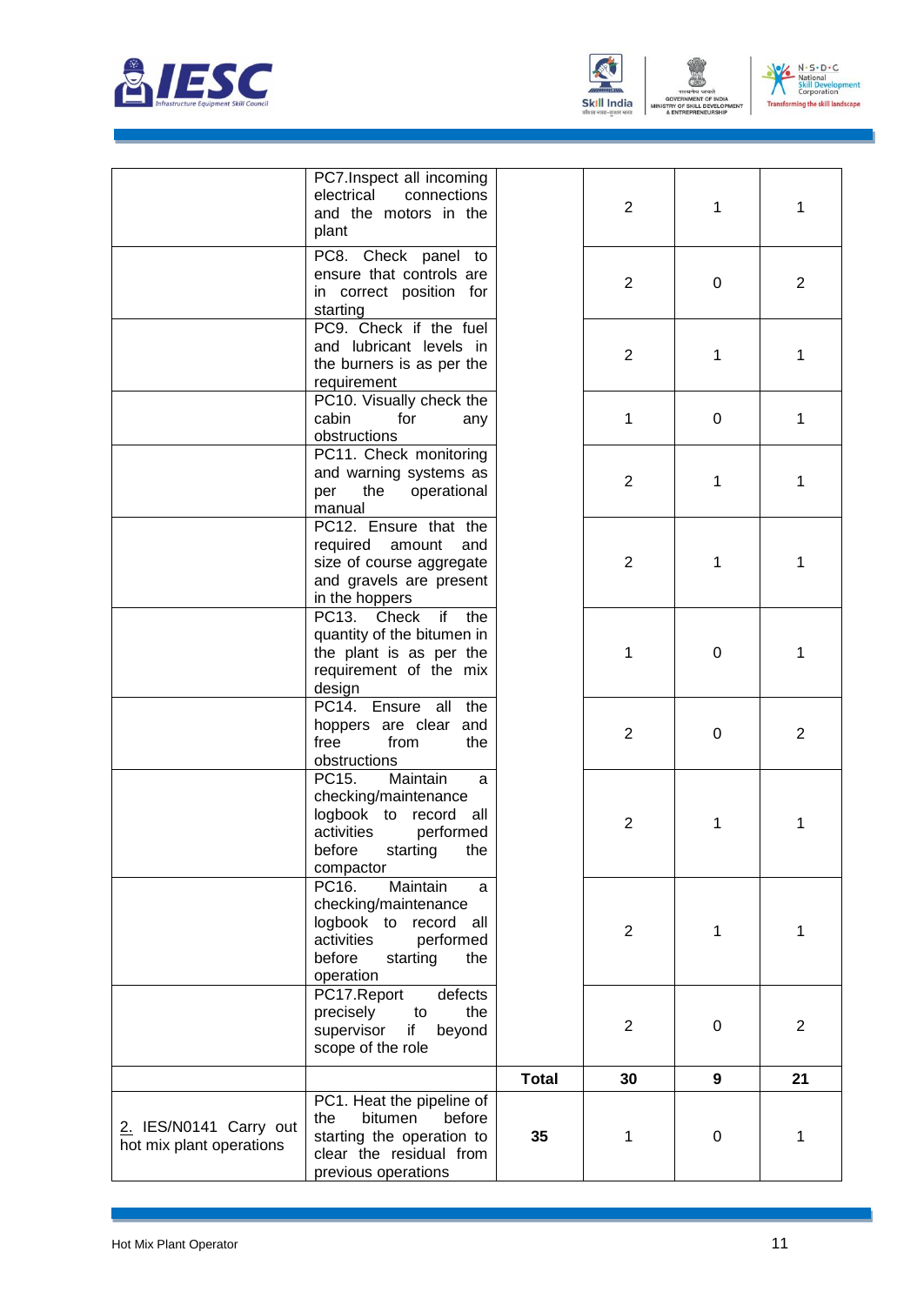



N - S - D - C<br>- National<br>Skill Development<br>Corporation  $V$ **Transf** ing the skill landscape

| PC2. Heat the bitumen<br>12 hours before mixing<br>at a temperature of 150-<br>160 degrees Celsius or<br>per<br>the<br>as<br>manufacturer's<br>instructions | 1   | 0 | 1   |
|-------------------------------------------------------------------------------------------------------------------------------------------------------------|-----|---|-----|
| PC <sub>3</sub> .<br>the<br>Turn<br>on<br>exhaust motor to clear<br>the dust from the filler<br>elevators as per the set<br>procedures                      | 2   | 1 | 1   |
| PC4. Turn on the power<br>switch<br>generator<br>to<br>supply power to the hot<br>mix plant                                                                 | 0.5 | 0 | 0.5 |
| PC5. Turn on the hot mix<br>plant by pressing on the<br>appropriate switches                                                                                | 2   | 1 | 1   |
| PC6. Test run the hot<br>mix plant for checking<br>the normal functioning                                                                                   | 1   | 0 | 1   |
| PC7. Ensure there is<br>enough heated bitumen<br>in the tank by checking<br>on the control panel                                                            | 1   | 0 | 1   |
| PC8. Feed the numeric<br>data and operational<br>data into a computer<br>system for asphalt plant<br>production activities as<br>per the mix design         | 0.5 | 0 | 0.5 |
| PC9. Turn on the hot mix<br>plant<br>the<br>as<br>per<br>manufacturer's<br>instructions                                                                     | 2   | 1 | 1   |
| PC10. Start components<br>in correct order manually<br>through<br>or<br>computer<br>controls                                                                | 1   | 0 | 1   |
| PC11.<br>Ensure<br>proper<br>flow of materials into the<br>mixing drum visually and<br>monitoring<br>by<br>the<br>indicators on the control<br>panel        | 1   | 0 | 1   |
| PC12. Control the speed<br>and flow of different<br>materials in the drum as<br>per the required output                                                     | 1.5 | 1 | 0.5 |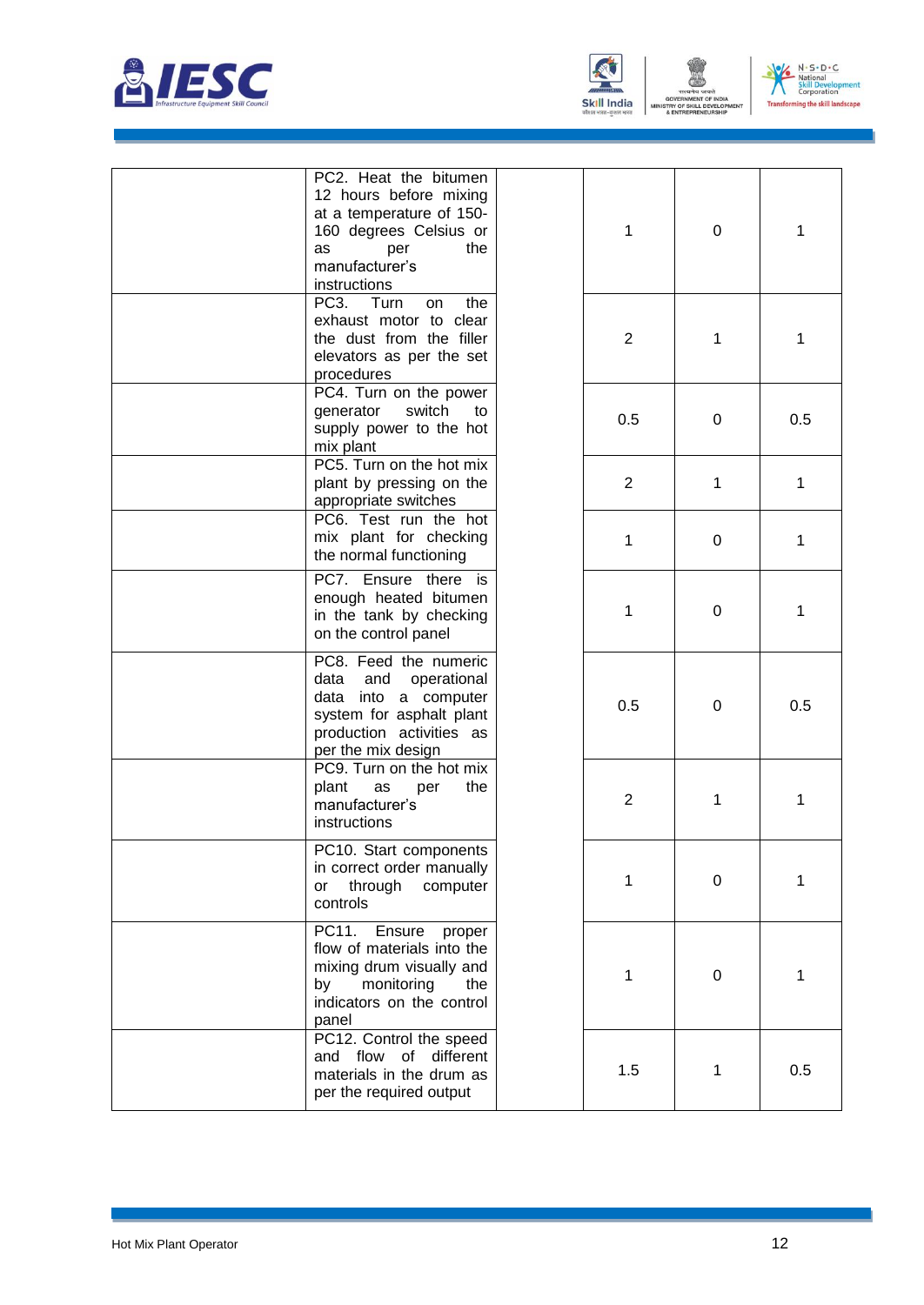



N - S - D - C<br>- National<br>Skill Development<br>Corporation  $V$ **Transf** ing the skill landscape

| PC13. Observes gauges,<br>dials, and operation of<br>machinery to<br>ensure<br>conformance<br>to<br>processing<br>specifications.    | $\overline{2}$ | 1         | 1   |
|--------------------------------------------------------------------------------------------------------------------------------------|----------------|-----------|-----|
| PC14.<br>Monitor<br>the<br>temperature<br>the<br>0f<br>bitumen<br>regularly<br>by<br>checking the indicators<br>on the control panel | 0.5            | 0         | 0.5 |
| PC15. Coordinate with<br>the<br>$CO-$<br>workers<br>to<br>ensure regular supply of<br>raw materials in the<br>appropriate hoppers    | $\overline{2}$ | 1         | 1   |
| PC16. Ensure removal of<br>obstructions if any during<br>the operations                                                              | 1              | 0         | 1   |
| PC17.<br>Ensure<br>water<br>supply in the<br>mixing<br>drum and pollution bank<br>per<br>the<br>as<br>manufacturer's<br>instructions | 1              | $\pmb{0}$ | 1   |
| PC18. Check the output<br>is as per the mix design/<br>customer requirements                                                         | 1.5            | 1         | 0.5 |
| PC19.Monitor the weigh<br>hopper for appropriate<br>flow of output                                                                   | 1              | 0         | 1   |
| PC20. Ensure proper flow<br>of hot mix in hot mix<br>surge silo as per the<br>requirement                                            | $\overline{2}$ | 1         | 1   |
| PC21.Coordinate<br>with<br>the vehicle operators for<br>collecting the output                                                        | 1              | $\pmb{0}$ | 1   |
| PC22.Monitor for proper<br>functioning of the hot mix<br>plant<br>as<br>the<br>per<br>requirement                                    | 0.5            | 0         | 0.5 |
| PC23.Turn off the plant<br>operation<br>during<br>emergencies by pressing<br>the emergency switch<br>button                          | 1              | 0         | 1   |
| PC24.Inform supervisor<br>of any problems while<br>operating the hot mix<br>plant                                                    | 2              | 1         | 1   |
| PC25. Wear dust masks<br>when working around the<br>plant                                                                            | 1              | 0         | 1   |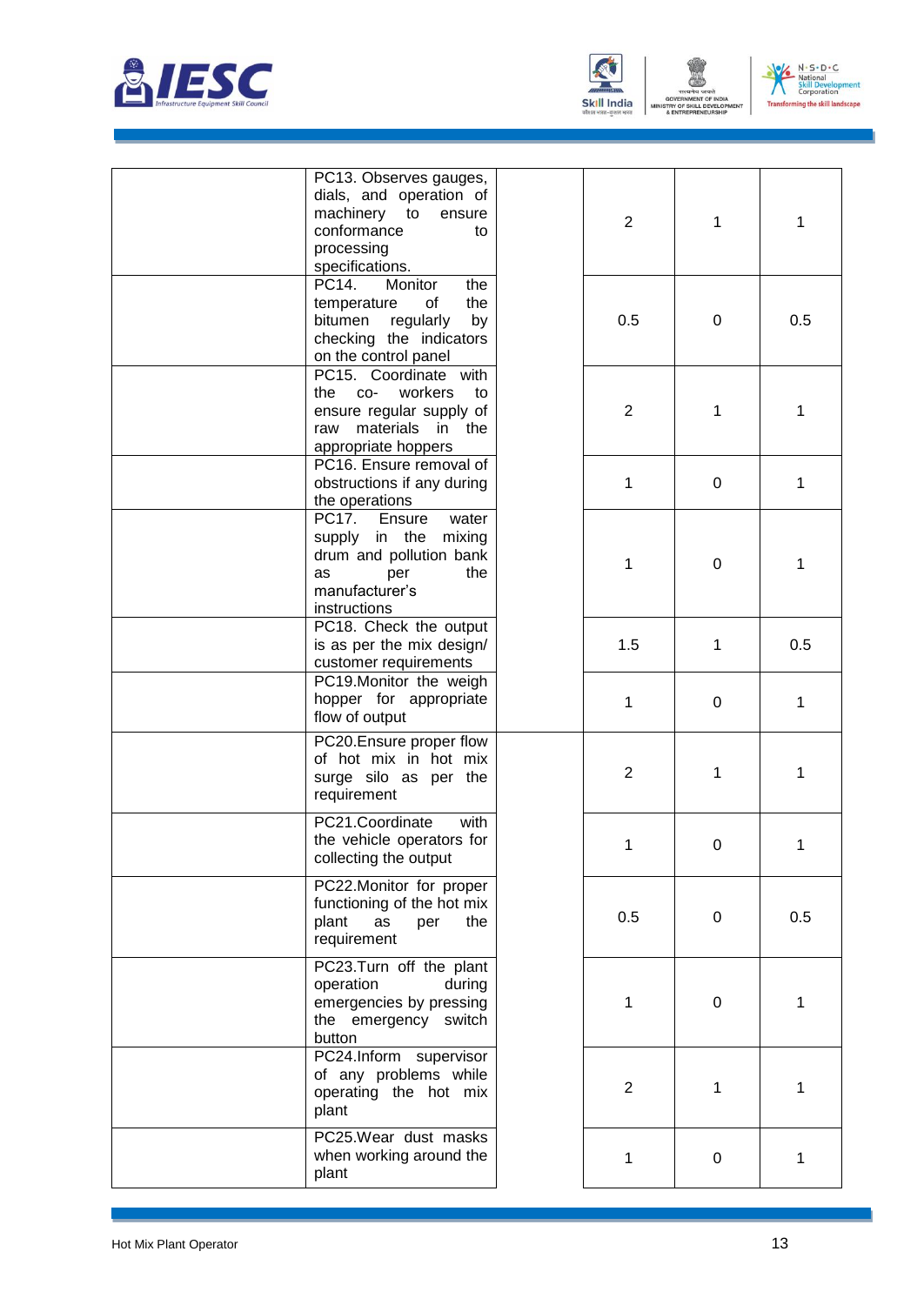





ENT

|                                                                                              | PC26.Make positive eye<br>with<br>contact<br>other<br>equipment operators at<br>the site before crossing<br>in front of or behind the<br>equipment<br>PC27.Wear<br><b>PPE</b><br>all<br>while sampling asphalt<br>binder<br>and<br>for<br>all<br>operations<br>PC28.Record input and<br>output flow as per the<br>desired formats of the<br>organization |              | 1<br>1<br>$\overline{2}$ | 0<br>0<br>1 | 1<br>1<br>1 |
|----------------------------------------------------------------------------------------------|----------------------------------------------------------------------------------------------------------------------------------------------------------------------------------------------------------------------------------------------------------------------------------------------------------------------------------------------------------|--------------|--------------------------|-------------|-------------|
|                                                                                              |                                                                                                                                                                                                                                                                                                                                                          | <b>Total</b> | 35                       | 10          | 25          |
| 3. IES/N0142 Carry out<br>routine maintenance and<br>troubleshooting of the hot<br>mix plant | PC1. Assess the right<br>schedule<br>service<br>by<br>tracking<br>machine<br>operating hours                                                                                                                                                                                                                                                             |              | $\overline{2}$           | 1           | 1           |
|                                                                                              | PC2. Arrange for and<br>perform<br>scheduled<br>maintenance, such as<br>replace worn parts such<br>as belts, roller bearings,<br>etc.                                                                                                                                                                                                                    |              | 1                        | 0           | 1           |
|                                                                                              | PC <sub>3</sub><br>Perform<br>basic<br>maintenance, such as<br>change<br>spark<br>plug,<br>grease controls, cleaning<br>of conveyor belts                                                                                                                                                                                                                |              | 1                        | 0           | 1           |
|                                                                                              | PC4. Check bearings at<br>the burner end of the<br>slinger<br>conveyor<br>for<br>excessive heating                                                                                                                                                                                                                                                       |              | 1                        | 0.5         | 0.5         |
|                                                                                              | PC <sub>5</sub> .<br>Replenish<br>coolants, lubricants and<br>fluids regularly as per the<br>manufacturer's<br>instructions                                                                                                                                                                                                                              | 20           | $\overline{\mathbf{c}}$  |             |             |
|                                                                                              | PC6. Change filter, clean<br>and change flame-eye<br>regularly as per the<br>operating<br>hours/<br>manufacturer's<br>instructions                                                                                                                                                                                                                       |              | 1                        | 0           | 1           |
|                                                                                              | PC7. Inspect silos, fuel<br>tanks<br>for<br>leaks<br>or<br>scattering of concrete or<br>limestone regularly                                                                                                                                                                                                                                              |              | 0.5                      | 0           | 0.5         |
|                                                                                              | PC8. Lubricate all pins<br>and pivot points regularly<br>as per the machine<br>manuals/manufacturer's<br>instructions                                                                                                                                                                                                                                    |              | $\overline{2}$           | 1           | 1           |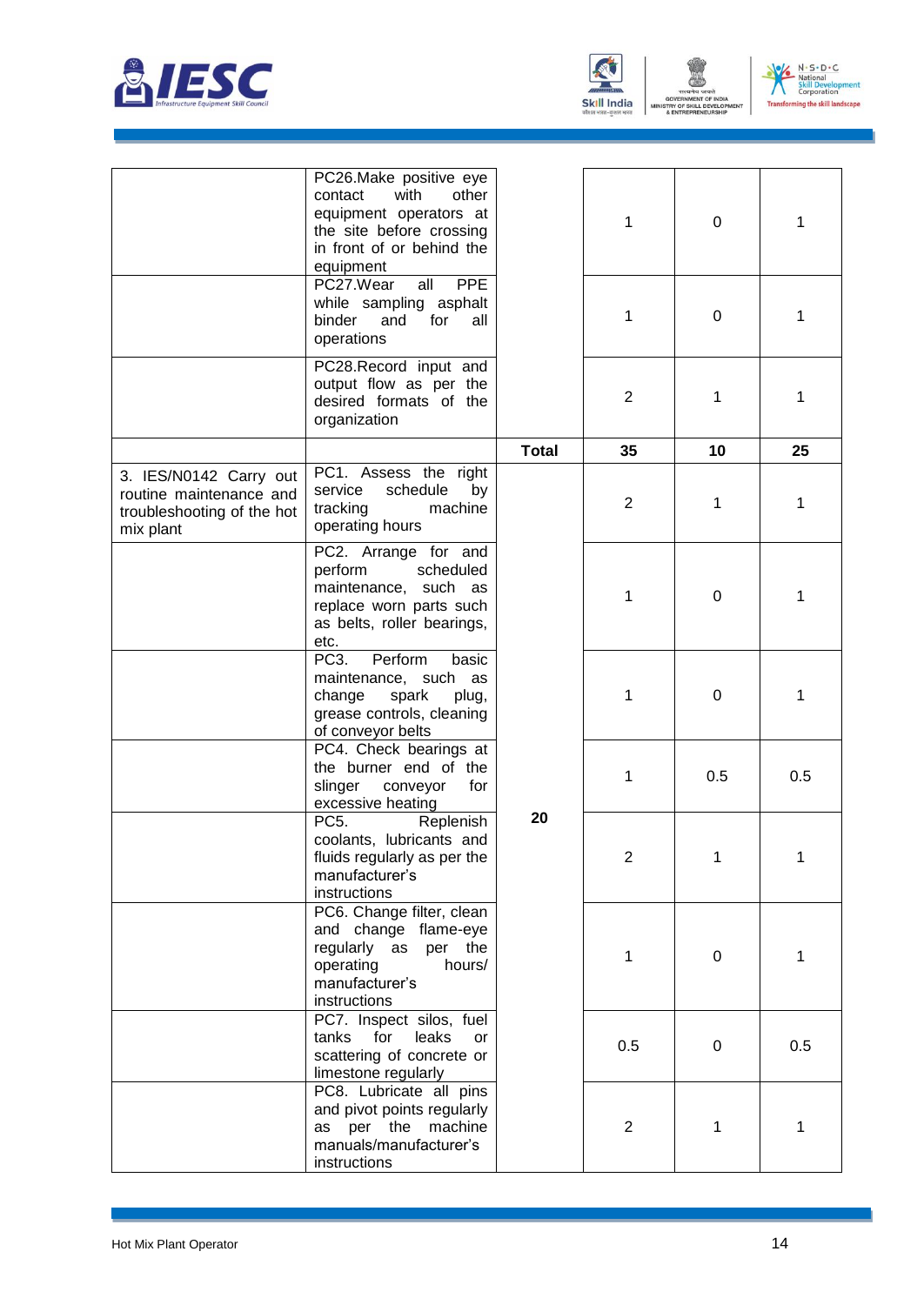



ENT



|                                                                                   | PC9.<br>Check<br>battery<br>levels and condition of<br>the terminals and carry<br>out minor adjustments if<br>required                                                                        |              | 1              | 0   | 1   |
|-----------------------------------------------------------------------------------|-----------------------------------------------------------------------------------------------------------------------------------------------------------------------------------------------|--------------|----------------|-----|-----|
|                                                                                   | PC10. Identify service<br>needs,<br>defects,<br>and<br>conditions<br>hazardous<br>through visual inspection                                                                                   |              | 1              | 0   | 1   |
|                                                                                   | PC11. Arrange for and<br>assist<br>repair<br>or<br>replacement of defective<br>components, such as<br>motor,<br>burner,<br>temperature control                                                |              | $\overline{2}$ | 1   | 1   |
|                                                                                   | PC12. Read indicators<br>that signal need for<br>replacement, such as air<br>filter on compressor                                                                                             |              | 1.5            | 0.5 | 1   |
|                                                                                   | PC13. Identify missing or<br>defective components or<br>controls<br>as per<br>the<br>equipment drawings                                                                                       |              | 0.5            | 0   | 0.5 |
|                                                                                   | PC14.<br>with<br>Comply<br>requirements,<br>safety<br>such as confined space,<br>lock-out procedures                                                                                          |              | 1.5            | 0.5 | 1   |
|                                                                                   | PC15. Maintain records<br>and<br>documentation<br>relating to service, such<br>as log books, repair lists,<br>etc.                                                                            |              | 1              | 0   | 1   |
|                                                                                   | PC16. Follow reporting<br>procedures as laid down<br>by the employer                                                                                                                          |              | 1              | 0.5 | 0.5 |
|                                                                                   |                                                                                                                                                                                               | <b>Total</b> | 20             | 6   | 14  |
| <b>IES/N7601</b><br>Comply<br>4.<br>with worksite health and<br>safety guidelines | PC1. Comply with safety,<br>health,<br>security<br>and<br>environment<br>related<br>regulations/ guidelines at<br>the work site                                                               |              | $\overline{2}$ | 1   | 1   |
|                                                                                   | PC <sub>2</sub> .<br>Use<br>Personal<br>Protective<br>Equipment<br>(PPE) and other safety<br>gear as applicable to the<br>equipment<br>and<br>the<br>worksite                                 | 15           | 1              | 0   | 1   |
|                                                                                   | PC <sub>3</sub> .<br>Follow<br>safety<br>during<br>measures<br>operations to ensure that<br>the health and safety of<br>self or others (including<br>members of the public) is<br>not at risk |              | $\overline{2}$ | 1   | 1   |